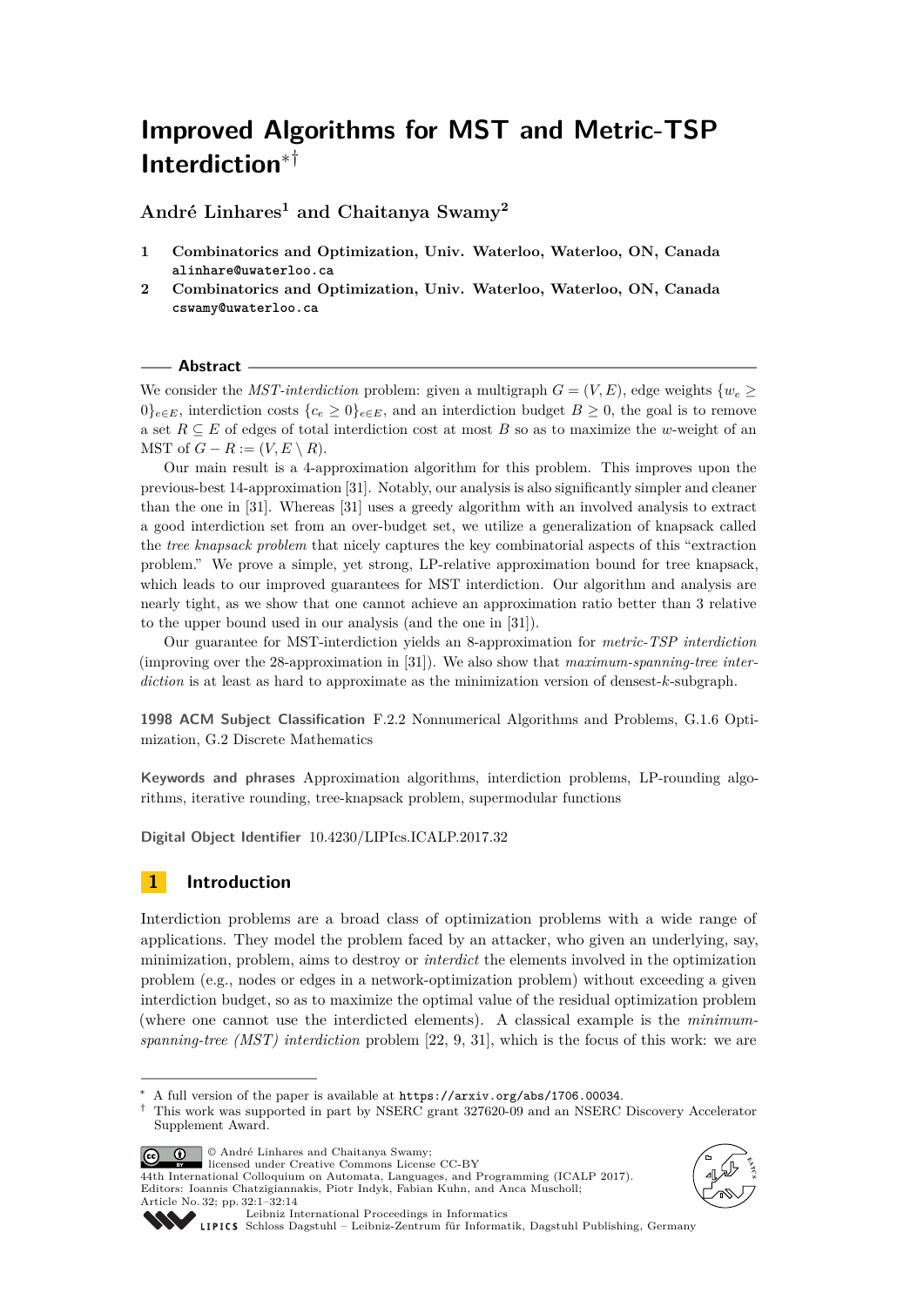## **32:2 Improved Algorithms for MST and TSP Interdiction**

given a multigraph  $G = (V, E)$ , edge weights  $\{w_e \geq 0\}_{e \in E}$ , interdiction costs  $\{c_e \geq 0\}_{e \in E}$ , and an interdiction budget  $B \geq 0$ ; the goal is to interdict (i.e., remove) a set  $R \subseteq E$  of edges of total interdiction cost at most *B* so as to maximize the *w*-weight of an MST of the multigraph  $G - R := (V, E \setminus R)$ . Note that *G* may have parallel edges, which can be useful in modeling partial-interdiction effects, wherein interdicting an edge causes an increase in its weight that depends on the interdiction cost incurred for the edge.

At a high level, interdiction problems can be seen as investigating the sensitivity of an underlying optimization problem with respect to the removal of a limited set of underlying elements. This type of sensitivity analysis may be utilized to identify vulnerable spots (e.g., regions in a network) either: (a) for possible reinforcement, or, (b) if the optimization problem models an undesirable process (e.g., the spread of infection, or nuclear-arms smuggling), for disruption, so as to maximally impair the underlying process. A variety of applications of interdiction problems ensue from these two perspectives, including infrastructure protection [\[5,](#page-12-1) [27\]](#page-13-3), hospital-infection control [\[1\]](#page-12-2), prevention of nuclear-arms smuggling [\[24\]](#page-13-4), and military planning [\[11\]](#page-12-3) (see also the references in [\[31\]](#page-13-0)). Consequently, interdiction problems have been extensively studied, especially in the Operations Research literature; besides MST-interdiction, some well-studied interdiction problems include network-flow interdiction [\[25,](#page-13-5) [28,](#page-13-6) [2,](#page-12-4) [30,](#page-13-7) [13,](#page-12-5) [3\]](#page-12-6), shortest *s*-*t* path interdiction [\[10,](#page-12-7) [14,](#page-12-8) [17,](#page-12-9) [20\]](#page-13-8), and maximum-matching interdiction [\[29,](#page-13-9) [6\]](#page-12-10). All these problems, as well as MST-interdiction, are *NP*-hard.

**Our results.** Our main result is a 4-approximation algorithm for MST interdiction (Theorem [7\)](#page-6-0), i.e., we compute in polytime a solution of value at least (optimum)/4. This is a substantial improvement over the previous-best approximation ratio of 14 obtained by Zenklusen [\[31\]](#page-13-0).

Notably, and perhaps more importantly, our algorithm is simple, and its analysis is significantly simpler and cleaner than the one in [\[31\]](#page-13-0). The key ingredient (see also "Our techniques") of both our algorithm and the one in [\[31\]](#page-13-0) is a procedure for extracting a good interdiction set from one that exceeds the interdiction budget. Whereas [\[31\]](#page-13-0) uses a greedy algorithm with a rather involved analysis to achieve this, our simple and more-effective procedure is based on two chief insights. First, we discern that the key combinatorial aspects of this "extraction problem" can be captured quite nicely via a clean generalization of the knapsack problem called the *tree knapsack problem* [\[15\]](#page-12-11) (Section [3\)](#page-5-0). In particular, we argue that approximation guarantees for tree knapsack *relative to the natural LP for this problem* translate directly to guarantees for MST interdiction. Second, complementing the above insight, we show that the tree knapsack problem admits a simple *iterative-rounding* based algorithm that achieves a strong LP-relative guarantee (Theorem [4,](#page-5-1) Corollary [6\)](#page-6-1). Our improved guarantee for MST interdiction then readily follows by combining these two ideas.

We also show a lower bound of 3 (Theorem [16\)](#page-10-0) on the approximation ratio achievable relative to the upper bound used in our analysis (and the analysis in [\[31\]](#page-13-0)), thereby showing that our algorithm and analysis are nearly tight.

Our MST-interdiction result also yields an improved guarantee for the *metric-TSP interdiction* problem (Section [5\)](#page-10-1): given *metric* edge weights  $\{w_e\}$ , we now seek an interdiction set *R* with  $\sum_{e \in R} c_e \leq B$  so as to maximize the minimum *w*-weight of a closed walk in  $G - R$ that visits all nodes at least once. Since an *α*-approximation for MST interdiction yields a 2*α*-approximation for metric-TSP interdiction [\[31\]](#page-13-0), we obtain an approximation factor of 8 for metric-TSP interdiction, which improves upon the previous-best factor of 28 [\[31\]](#page-13-0).

In Section [6,](#page-10-2) we consider the *maximum-spanning-tree interdiction* problem, where the goal is to *minimize the maximum w-weight of a spanning tree of G*−*R*. We show that this problem is at least as hard to approximate as the minimization version of the *densest-k-subgraph* problem (MinD*k*S). MinD*k*S does not admit any constant-factor approximation under certain less-standard complexity assumptions [\[26\]](#page-13-10) (and is believed to have a larger inapproximability threshold), so this highlights a stark contrast with the MST-interdiction problem.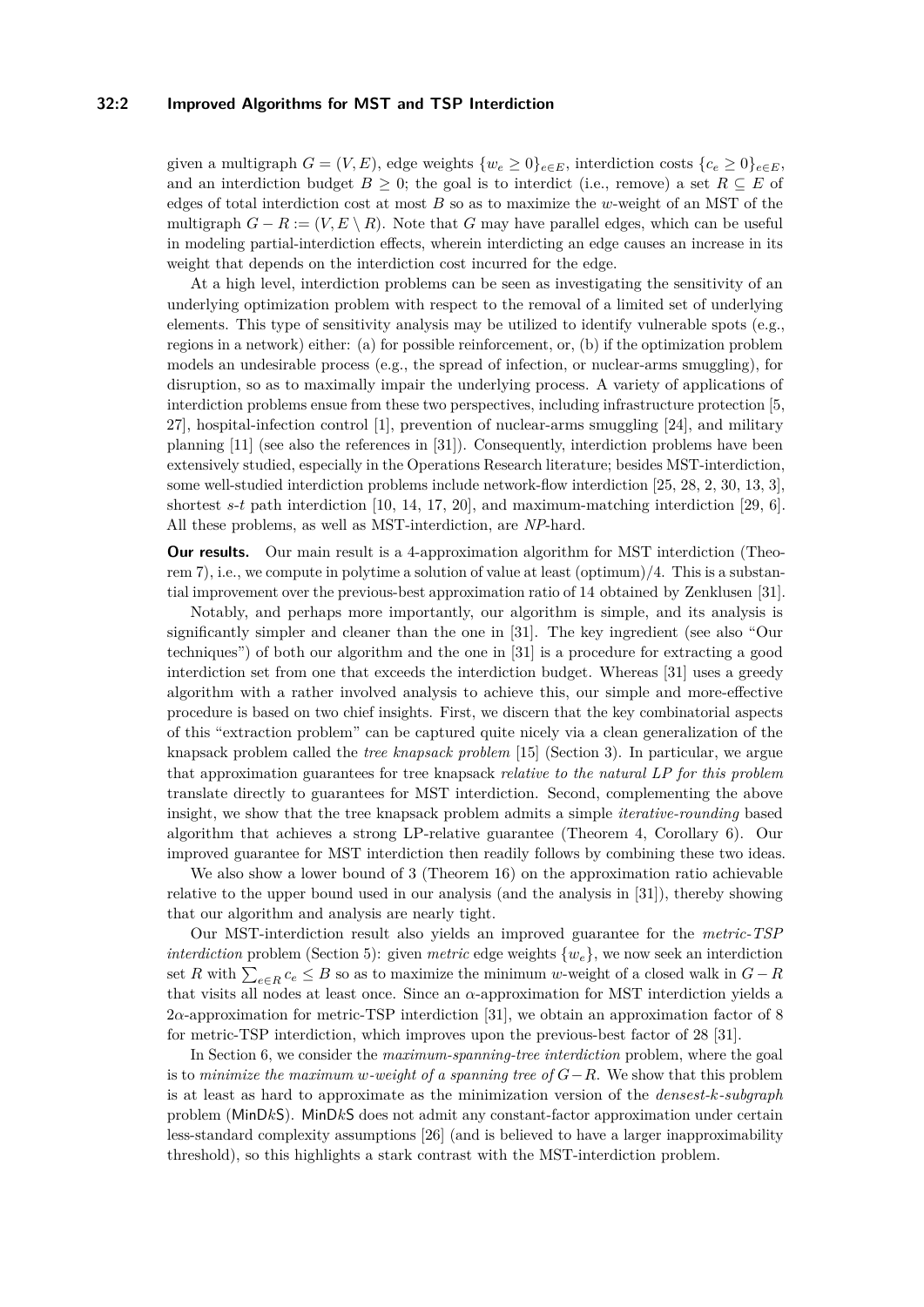**Our techniques.** We give an overview of our algorithm for MST interdiction. Let  $val(R)$  be the *w*-weight of an MST of  $G - R$ . Using standard arguments, we can reduce the problem to the following setting (see Section [2](#page-3-0) and Theorem [3\)](#page-5-2): we are given interdiction sets  $R_1 \nsubseteq R_2$ with  $c(R_1) < B < c(R_2)$  such that  $a \cdot \text{val}(R_1) + b \cdot \text{val}(R_2) \geq OPT$ , where *OPT* is the optimal value and  $a, b \ge 0$  are such that  $a + b = 1$  and  $a \cdot c(R_1) + b \cdot c(R_2) = B$ . These arguments resemble the ones in [\[31\]](#page-13-0), but we do not need to assume that the  $w_e$  weights are powers of 2. (We emphasize however that this by itself is not the chief source of our improvement.) The technical meat of the algorithm, and where we diverge significantly from [\[31\]](#page-13-0) to obtain our improved guarantee, is to show how to extract a good interdiction set from *R*1*, R*2. As mentioned earlier, we replace the greedy algorithm of [\[31\]](#page-13-0) for extracting a good interdiction set from *R*2, and its associated intricate analysis, by considering the tree-knapsack problem to capture the key aspects of this extraction problem, and devise a simple iterative-rounding algorithm that yields a strong LP-relative guarantee for tree knapsack. This conveniently translates to a much-improved 5-approximation algorithm for MST interdiction (Theorem [13\)](#page-8-0). The further improvement to a 4-approximation arises by also leveraging *R*<sup>1</sup> to find a good interdiction set: instead of focusing solely on *R*<sup>2</sup> (as done in [\[31\]](#page-13-0)), we return an interdiction set *R* such that  $R_1 \subseteq R \subseteq R_2$  (see Section [4.1\)](#page-8-1).

To arrive at the tree knapsack problem, observe that  $val(R)$  can be conveniently expressed as a weighted sum of the number of components of  $(V, \{e \in E \setminus R : w_e \leq t\})$ , where *t* ranges over some distinct edge weights, say,  $0 \leq w_1 < \cdots < w_k$  (Lemma [2\)](#page-4-0). Let  $\mathcal{A}_0$  denote the components of  $(V, E_{\leq 0} := \emptyset)$ , and  $\mathcal{A}_i$  denote the components of  $(V, E_{\leq i} := \{e \in E \setminus R_2 : w_e \leq w_i\})$ for  $i = 1, \ldots, k$ . The multiset  $\bigcup_{i=0}^{k} A_i$  forms a laminar family, which can be viewed as a rooted tree. We seek to build our interdiction set *R* by selecting a suitable collection of sets from this laminar family, ensuring that if we pick a component  $A \in \mathcal{A}_i$  then  $\delta(A) \cap E_{\leq i}$  is included in *R* (so that *A* is a component of  $(V, E_{\leq i} \setminus R)$ ). Whereas val(*R*) is nicely *decoupled* across the selected components, it is harder to decouple the interdiction cost incurred and account for it. For instance, summing  $c(\delta(A) \cap E_{\leq i})$  for the selected  $A \in \mathcal{A}_i$  may grossly overestimate the interdiction cost, whereas summing  $c(\delta(A) \cap \{e : w_e = w_i\})$  for the selected  $A \in \mathcal{A}_i$ *underestimates* the interdiction cost. A crucial insight is that, if we ensure that *whenever we pick*  $A \in \mathcal{A}_i$ *, we also pick its children in the laminar family, then summing*  $c(\delta(A) \cap \{e :$  $w_e = w_i$ ) for the selected  $A \in \mathcal{A}_i$  *is a good proxy for the interdiction cost incurred.* 

This motivates the definition of the tree knapsack problem: given a rooted tree Γ with node values  $\{\alpha_v\}$ , node weights  $\{\beta_v\}$ , and budget *B*, we want to pick a maximumvalue *downwards-closed* set of nodes (not containing the root) whose weight is at most *B*, where downwards-closed means that if we pick a node, then we also pick all its children. The standard knapsack problem is thus the special case where  $\Gamma$  is a star (rooted at its center). We consider the natural LP [\(TK-P\)](#page-5-3) for tree knapsack, and generalizing a wellknown result for knapsack, show that we can efficiently compute a solution of value at least  $OPT_{\text{TK-P}} - \max_{\text{chains } C} \sum_{v \in C} \alpha_v$  $OPT_{\text{TK-P}} - \max_{\text{chains } C} \sum_{v \in C} \alpha_v$  $OPT_{\text{TK-P}} - \max_{\text{chains } C} \sum_{v \in C} \alpha_v$  (Theorem [4\)](#page-5-1), where a chain is a subset of a root-leaf path.

Finally, we show that for the tree-knapsack instance derived (as above) from  $R_2$ ,  $OPT_{TK-P}$  $OPT_{TK-P}$  $OPT_{TK-P}$ is "large" (Lemma [10\)](#page-8-2); combining this with the above bound yields our approximation ratio.

**Related work.** MST interdiction in its full generality seems to have been first considered by [\[22\]](#page-13-1), who showed that the problem is *NP*-hard. The approximation question for MST interdiction was first investigated by [\[9\]](#page-12-0). They focused on the setting with unit interdiction costs, often called the *B-most-vital-edges* problem, showed that this special case remains *NP*hard, and obtained an *O*(log *B*)-approximation (which also yields an *O*(log |*E*|)-approximation with general interdiction costs). This guarantee was improved only recently by Zenklusen [\[31\]](#page-13-0),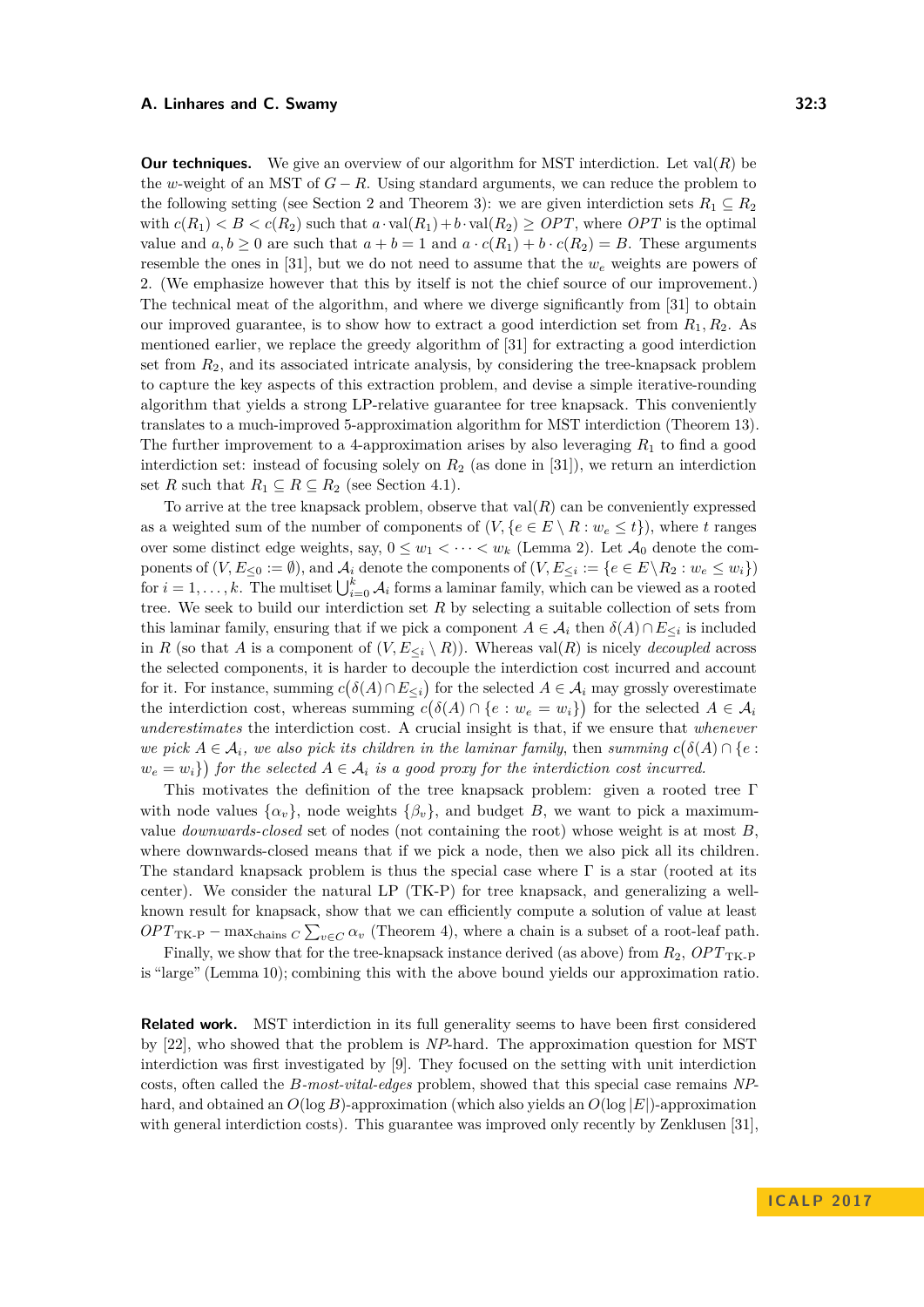## **32:4 Improved Algorithms for MST and TSP Interdiction**

who gave the first (and current-best)  $O(1)$ -approximation algorithm for (general) MST interdiction, achieving an approximation ratio of 14. The *B*-most-vital edges problem has been well studied for  $B = 1$  and for  $B = O(1)$ , where it can be solved optimally; see, e.g., [\[21\]](#page-13-11) and the references therein. The special case of MST interdiction where we have only two distinct edge weights captures the *budgeted graph disconnection* (BGD) problem [\[7\]](#page-12-12) for which a 2-approximation is known [\[7\]](#page-12-12). As noted by [\[31\]](#page-13-0), MST interdiction can be viewed as multilevel-BGD, which makes it much more challenging as it is difficult to control the interactions at the different levels. It is noteworthy that our approximation ratio of 4 for MST interdiction is quite close to the approximation ratio of 2 for BGD.

As with MST interdiction, until recently, there were wide gaps in our understanding of the approximability of the other classic *NP*-hard interdiction problems mentioned earlier. Maximum *s*-*t* flow interdiction, even on undirected graphs with unit interdiction costs, is now known to be at least as hard as MinD*k*S on *λ*-uniform hypergraphs. This follows from a recent hardness result for *k-route s-t cut* in [\[13\]](#page-12-5), which turns out to be an equivalent problem.[1](#page-3-1) This hardness result has been rediscovered (in a slightly weaker form) by [\[3\]](#page-12-6), who also gave an  $O(n)$ -approximation algorithm. For shortest *s*-*t* path interdiction, very recently, Lee [\[20\]](#page-13-8) proved a super-constant hardness result. For maximum-matching interdiction, [\[6\]](#page-12-10) devised the first *O*(1)-approximation algorithm. Despite this recent progress, interdiction variants of common optimization problems are generally not well understood, especially from the viewpoint of approximability.

The tree knapsack problem was introduced by [\[15\]](#page-12-11), and is a special case of the *partiallyordered knapsack* (POK) problem [\[18\]](#page-12-13). While an FPTAS can be obtained for tree knapsack and some special cases of POK [\[15,](#page-12-11) [18\]](#page-12-13), and the natural LP for POK has been investigated [\[18\]](#page-12-13), our LP-relative guarantee and rounding algorithm for tree knapsack are new.

# <span id="page-3-0"></span>**2 Preliminaries**

For any vector  $d \in \mathbb{R}^E$  and any subset  $F \subseteq E$  of edges, we use  $d(F)$  to denote  $\sum_{e \in F} d_e$ . Given a subset  $R \subseteq E$  of edges, we use val $(R)$ , which we call the *value* of  $R$ , to denote the *w*-weight of an MST in the multigraph  $G - R$ , i.e., val $(R) := \min_{\text{spanning trees } T \text{ of } G - R} w(T)$ . The minimum-spanning-tree interdiction problem can thus be restated as follows: max  $\{val(R) :$  $R \subseteq E$ ,  $c(R) \leq B$ .

If there is an interdiction set *R* with  $c(R) \leq B$  such that  $G - R$  is disconnected, then  $val(R) = \infty$ , and so the MST-interdiction problem is unbounded. Note that this happens iff a min-cut  $\delta(S)$  of *G* satisfies  $c(\delta(S)) \leq B$ , and we can efficiently detect this. So in the sequel, we assume that this is not the case. Let *OPT* denote the optimal value of the MST-interdiction problem (which is now finite). For  $F \subseteq E$ , let  $\sigma(F)$  denote the number of connected components of (*V, F*).

Let  $w_1, w_2, \ldots, w_M$  be the distinct weights in  $\{w_e : e \in E\}$ , where  $0 \leq w_1 < w_2 < \cdots <$  $w_M$ . For  $i = 1, ..., M$ , define  $E_i := \{e \in E : w_e = w_i\}$  and  $E_{\leq i} := \{e \in E : w_e \leq w_i\}.$ For notational convenience, we define  $w_0 := 0$  and  $E_0 = E_{\leq 0} := \emptyset$ . (Note that  $E_0$  is not necessarily  ${e \in E : w_e = w_0},$  and  $E_{\leq 0}$  is not necessarily  ${e \in E : w_e \leq w_0}.$ 

<span id="page-3-1"></span><sup>1</sup> In *k*-route *s*-*t* cut, the goal is to remove a min *w*-cost set of edges so as to reduce the *s*-*t* edge connectivity to at most *k* − 1. This corresponds to taking all but the *k* − 1 most-expensive edges of some cut. So we can rephrase this problem as follows: remove at most  $k-1$  edges to minimize the (min-s-t-cut value  $=$ max-*s*-*t*-flow value) with capacities  ${w_e}$ ; this is precisely the maximum *s*-*t* flow interdiction problem with unit interdiction costs and budget  $k - 1$ .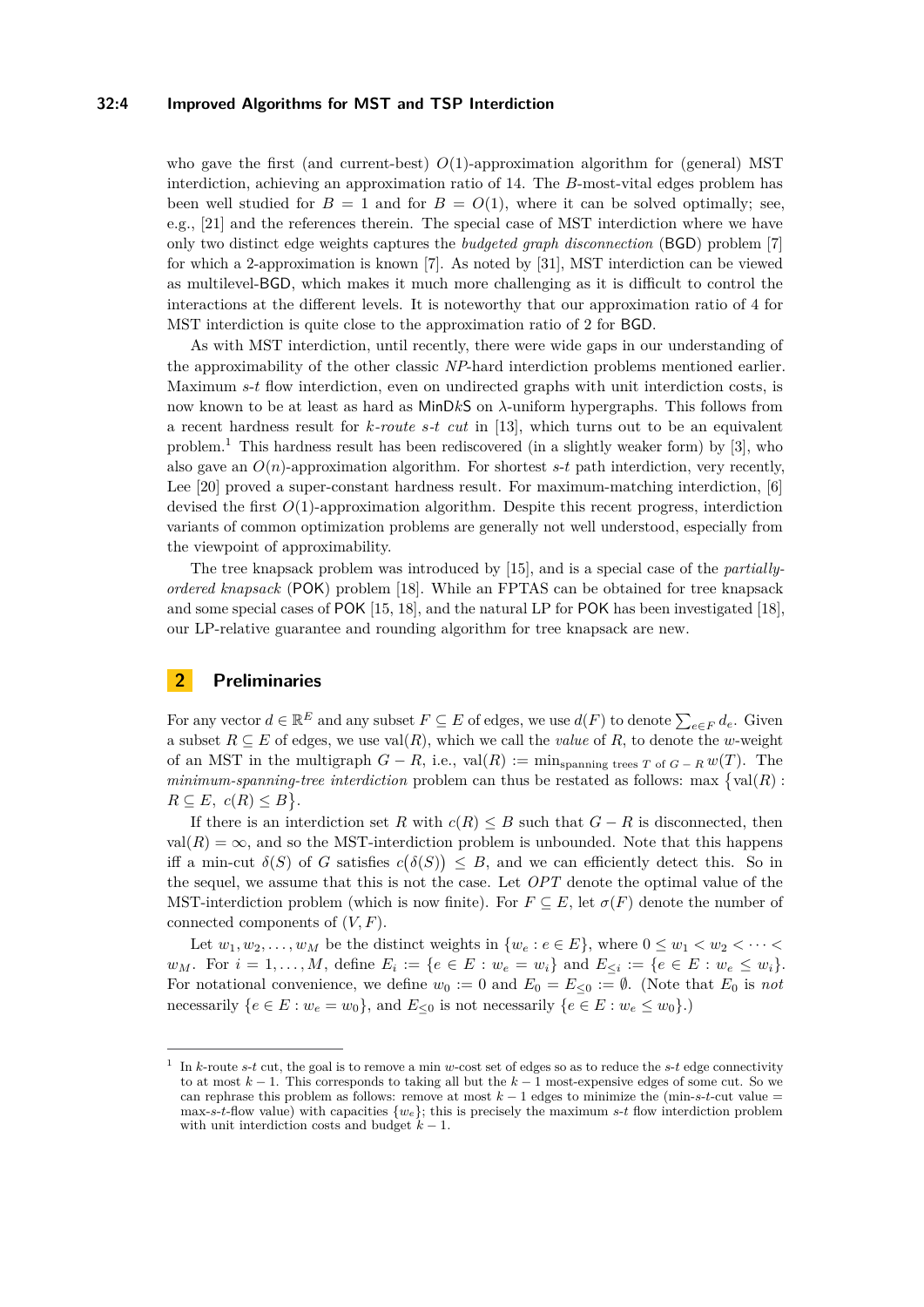Let  $k \in \{1, ..., M\}$  be the *smallest* index such that  $c(\delta(S) \cap E_{\leq k}) > B$  for every  $\emptyset \neq S \subsetneq V$ ; that is, the multigraph  $(V, E_{\leq k} \setminus R)$  is connected for all R such that  $c(R) \leq B$ . Note that *k* is well defined due to our earlier assumption. This implies the following properties, as also observed in [\[31\]](#page-13-0):

- (i)  $OPT \geq w_k$  (since, by definition of k, there is a feasible interdiction set R whose removal disconnects  $(V, E<sub>k-1</sub>)$ ;
- (ii) for any *R* with  $c(R) \leq B$ , we have val $(R) = \text{val}(R \cap E_{\leq k-1})$ , and hence, there is an optimal solution that only interdicts edges from *E*≤*k*−1; and
- **(iii)** given (ii), we may add additional edges of weight *w<sup>k</sup>* without impacting the optimal value, so we may assume that  $(V, E_k)$  is connected.

We summarize these properties and assumptions below.

<span id="page-4-1"></span>▶ **Claim 1.** *Let*  $k \in \{1, ..., M\}$  *be the smallest index such that*  $(V, E_{\leq k} \setminus R)$  *is connected for every*  $R ⊆ E$  *with*  $c(R) ≤ B$ *. Assume that such a k exists. Then, (i)*  $OPT ≥ w_k$ *, and (ii) there is an optimal solution*  $R^*$  *such that*  $R^* \subseteq E_{\leq k-1}$ *. Moreover, we may assume that (iii) the multigraph*  $(V, E_k)$  *is connected.* 

<span id="page-4-0"></span>► **Lemma 2.** *Let*  $R \subseteq E$  *be an edge-set such that*  $(V, E_{\leq k} \setminus R)$  *is connected. Then* val $(R) =$  $-w_k + \sum_{i=0}^{k-1} \sigma(E_{\leq i} \setminus R) (w_{i+1} - w_i).$ 

**Proof.** Consider, for example, running Kruskal's algorithm to obtain an MST of *G* − *R*. We include exactly  $\sigma(E_{\leq j-1} \setminus R) - \sigma(E_{\leq j} \setminus R)$  edges of weight  $w_j$  for every  $1 \leq j \leq M$ , and this quantity is 0 for all  $j > k$ . It follows that

$$
\operatorname{val}(R) = \sum_{j=1}^{M} \Big( \sigma \left( E_{\leq j-1} \setminus R \right) - \sigma(E_{\leq j} \setminus R) \Big) w_j = \sum_{j=1}^{k} \Big( \sigma \left( E_{\leq j-1} \setminus R \right) - \sigma(E_{\leq j} \setminus R) \Big) w_j
$$
  
\n
$$
= \sum_{j=1}^{k} \Big( \sigma \left( E_{\leq j-1} \setminus R \right) - \sigma(E_{\leq j} \setminus R) \Big) \sum_{i=0}^{j-1} (w_{i+1} - w_i)
$$
  
\n
$$
= \sum_{i=0}^{k-1} (w_{i+1} - w_i) \sum_{j=i+1}^{k} \Big( \sigma(E_{\leq j-1} \setminus R) - \sigma(E_{\leq j} \setminus R) \Big)
$$
  
\n
$$
= \sum_{i=0}^{k-1} \Big( \sigma(E_{\leq i} \setminus R) - 1 \Big) (w_{i+1} - w_i) = -w_k + \sum_{i=0}^{k-1} \sigma(E_{\leq i} \setminus R) (w_{i+1} - w_i).
$$

Given Claim [1,](#page-4-1) we focus on interdiction sets  $R \subseteq E_{\leq k-1}$  and recast the MST-interdiction problem as: max  $\{val(R) : R \subseteq E_{\leq k-1}, c(R) \leq B\}$ . As is common in the study of constrained optimization problems (see, e.g.,  $[19, 12]$  $[19, 12]$  $[19, 12]$  and the references therein), we Lagrangify the budget constraint  $c(R) \leq B$ , and consider the following Lagrangian problem (offset by  $-\lambda B$ ). where  $\lambda \geq 0$  is a parameter:

<span id="page-4-2"></span>
$$
\max_{R \subseteq E_{\le k-1}} f_{\lambda}(R) := \text{val}(R) - \lambda c(R). \tag{P_{\lambda}}
$$

The expression for val $(R)$  in Lemma [2](#page-4-0) holds for all  $R \subseteq E_{\leq k-1}$  as  $(V, E_k)$  is connected. Since  $\sigma(E_{\leq i} \setminus R)$  is a supermodular function of *R*, this implies that val(·), and hence the objective function  $f_{\lambda}(\cdot)$  of  $(P_{\lambda})$  $(P_{\lambda})$ , is *supermodular* over the domain  $2^{E_{\leq k-1}}$ : for any  $A_1, A_2 \subseteq E_{\leq k-1}$ , we have  $f_{\lambda}(A_1) + f_{\lambda}(A_2) \leq f_{\lambda}(A_1 \cap A_2) + f_{\lambda}(A_1 \cup A_2)$ . Hence,  $(P_{\lambda})$  $(P_{\lambda})$  can be solved exactly, which we crucially exploit.

Let  $\mathcal{O}_{\lambda}^*$  denote the set of optimal solutions to  $(P_{\lambda})$  $(P_{\lambda})$ . Observe that for any  $\lambda \geq 0$  and any  $R \in \mathcal{O}_{\lambda}^{*}$ , we have val $(R) - \lambda c(R) \geq OPT - \lambda B$ . So if we find some  $\lambda \geq 0$  and  $R \in \mathcal{O}_{\lambda}^{*}$  such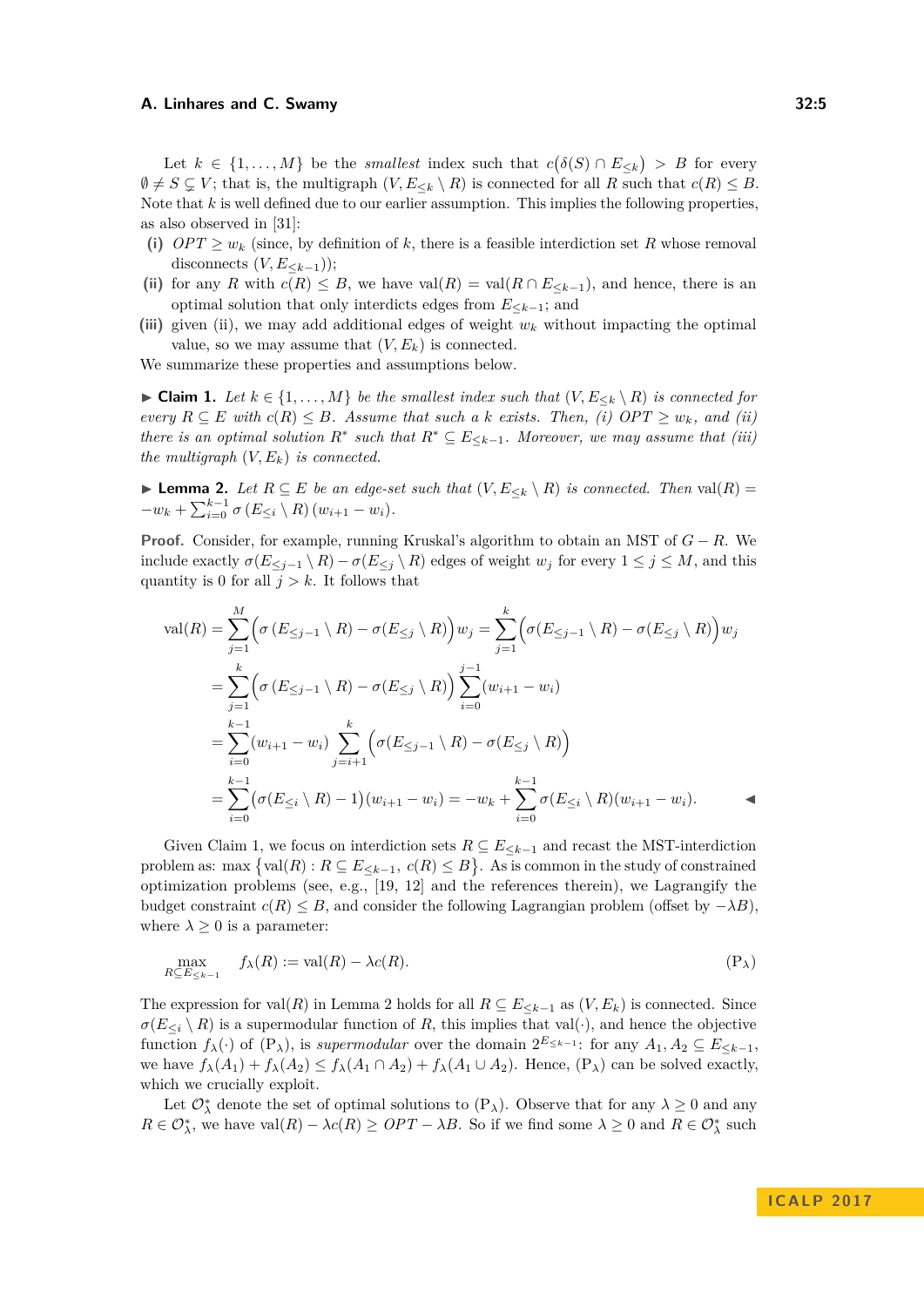## **32:6 Improved Algorithms for MST and TSP Interdiction**

that  $c(R) = B$ , we have val $(R) > OPT$ , so R is an optimal solution. In general, such a pair  $(\lambda, R)$  need not exist, or can be hard to find. However, by doing a binary search for  $\lambda$ , or alternatively, as noted in [\[31\]](#page-13-0), via parametric submodular-function minimization [\[8,](#page-12-16) [23\]](#page-13-12), we can obtain the following result; we include a self-contained proof in the full version.

<span id="page-5-2"></span> $\triangleright$  **Theorem 3** ([\[31\]](#page-13-0)). One can find in polytime: either (i) an optimal solution to the MST*interdiction problem, or (ii) a parameter*  $\lambda \geq 0$  *and two optimal solutions*  $R_1, R_2$  *to*  $(P_\lambda)$  $(P_\lambda)$ *such that*  $R_1 \subseteq R_2$  *and*  $c(R_1) < B < c(R_2)$ .

## <span id="page-5-0"></span>**3 The tree knapsack problem**

<span id="page-5-5"></span><span id="page-5-3"></span>*v*

We now define the *tree knapsack problem*, and devise a simple, clean LP-based approximation algorithm for this problem (Theorem [4,](#page-5-1) Corollary [6\)](#page-6-1). As we show in Section [4,](#page-6-2) the tree knapsack problem nicely abstracts the key combinatorial problem encountered in extracting a good interdiction set from an over-budget set  $R_2$  in case (ii) of Theorem [3,](#page-5-2) and our LP-relative guarantees for tree knapsack readily yield improved approximation guarantees for MST interdiction.

In the tree knapsack problem [\[15\]](#page-12-11), we have a tree  $\Gamma = (\{r\} \cup N, A)$  rooted at node *r*. Each node  $v \in N$  has a *value*  $\alpha_v \geq 0$  and a *weight*  $\beta_v \geq 0$ , and we have a budget *B*. We say that a subset  $S \subseteq N$  of nodes is *downwards-closed* if for every  $v \in S$ , all children of *v* are also in *S*. The goal is to find a maximum-value downwards-closed set  $S \subseteq N$  (so  $r \notin S$ ) such that  $\sum_{v \in S} \beta_v \leq B$ . Observe that the (standard) knapsack problem is precisely the special case of tree knapsack where the underlying tree is a star (rooted at its center). Throughout, we use *v* to index nodes in *N*. For  $S \subseteq N$  and a vector  $\rho \in \mathbb{R}^N$ , we use  $\rho(S)$  to denote  $\sum_{v \in S} \rho_v$ .

The following is a natural LP-relaxation for the tree knapsack problem involving variables  $x<sub>v</sub>$  for all *v*. Let ch(*v*) denote the set of children of node *v*.

$$
\max_{v} \sum_{v} \alpha_{v} x_{v}
$$
\n
$$
\text{s.t.} \quad x_{v} \leq x_{u} \quad \text{for all } v, \text{ for all } u \in \text{ch}(v)
$$
\n
$$
\sum \beta_{v} x_{v} \leq B, \quad 0 \leq x_{v} \leq 1 \quad \text{for all } v.
$$
\n
$$
(1)
$$

Tree knapsack was first defined by [\[15\]](#page-12-11) who devised an FPTAS for this problem via dynamic programming. However, for our purposes, we need an approximation guarantee relative to the above LP, which was not known previously.

The main result of this section is as follows. We say that  $C \subseteq N$  is a *chain* if for every two distinct nodes in *C*, one is a descendant of the other.

<span id="page-5-1"></span>I **Theorem 4.** *We can compute in polytime an integer solution to* [\(TK-P\)](#page-5-3) *of value at least*  $OPT_{TK-P}$  $OPT_{TK-P}$  $OPT_{TK-P}$  – max<sub>chains</sub>  $C \subset N$   $\alpha(C)$ .

Theorem [4](#page-5-1) nicely generalizes a well-known result about the standard knapsack problem, namely, that we can always obtain a solution of value at least  $(LP\text{-}optimum)-\max_{\nu} \alpha_{\nu}$ . Notice that when Γ is a star (i.e., we have a knapsack instance), this is *precisely* the guarantee that we obtain above. The proof of Theorem [4](#page-5-1) relies on the following structural result (which extends a similar result known for knapsack). Let  $\Gamma(v)$  denote the subtree of  $\Gamma$  rooted at *v*.

<span id="page-5-4"></span> $\blacktriangleright$  **Lemma 5.** Let  $\bar{x}$  be an extreme-point solution to the linear program [\(TK-P\)](#page-5-3). Then there *is at most one child v of r for which the subtree*  $\Gamma(v)$  *contains a fractional node, i.e., some node w with*  $0 < \bar{x}_w < 1$ *.*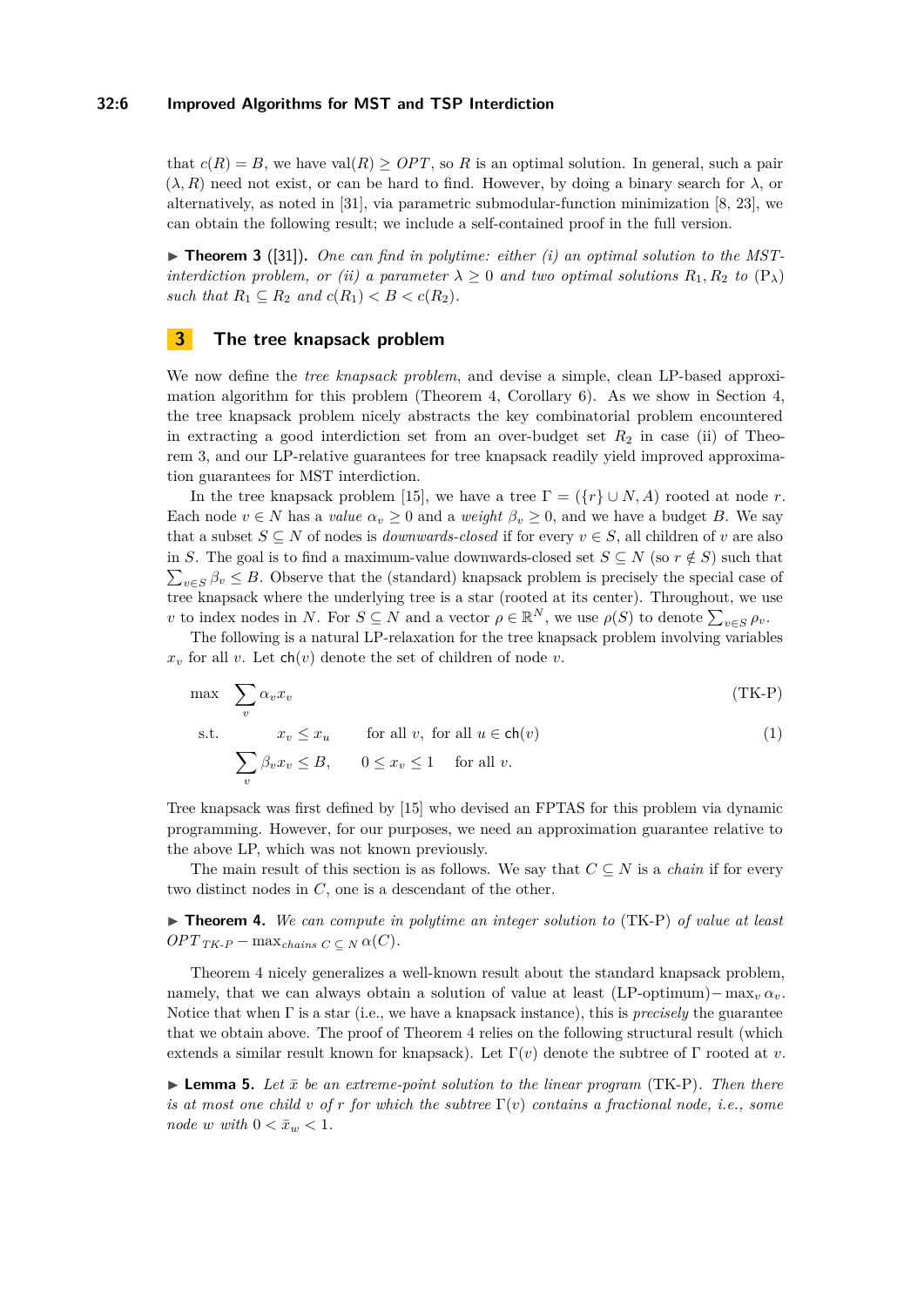**Proof of Theorem [4.](#page-5-1)** We use *iterative rounding*, and the proof is by induction on the depth *d* of Γ, which is the maximum number of edges on a root-leaf path.

If  $d = 0$ , then  $N = \emptyset$ , and [\(TK-P\)](#page-5-3) has no variables and constraints, so the statement is vacuously true. So suppose  $d \geq 1$ . Let  $x^*$  be an extreme-point optimal solution of [\(TK-P\)](#page-5-3). If  $x^*$  is integral, then we obtain value  $OPT_{TK-P}$  $OPT_{TK-P}$  $OPT_{TK-P}$ , completing the induction step. Otherwise, by Lemma [5,](#page-5-4) there is exactly one child *v* of *r* such that the subtree Γ(*v*) contains a fractional node.

 $\text{Set } \tilde{x}' = x^*|_{N \setminus \Gamma(v)}, \text{ i.e., } x^* \text{ restricted to } N \setminus \Gamma(v), \text{ which is integral. We have } \sum_{u \in N \setminus \Gamma(v)} \alpha_u \tilde{x}'_u =$  $OPT_{TK-P} - \sum_{w \in \Gamma(v)} \alpha_w x_w^*$  $OPT_{TK-P} - \sum_{w \in \Gamma(v)} \alpha_w x_w^*$  $OPT_{TK-P} - \sum_{w \in \Gamma(v)} \alpha_w x_w^*$ . Now consider the tree knapsack instance defined by the tree  $\Gamma(v)$  with root *v*, and budget  $B - \sum_{u \in N \setminus \Gamma(v)} \beta_u \tilde{x}'_u$  (and values  $\alpha_w$  and weights  $\beta_w$  for all  $w \in \Gamma(v) \setminus \{v\}$ . Observe that  $x^*|_{\Gamma(v) \setminus \{v\}}$  is a fractional solution to the LP-relaxation [\(TK-P\)](#page-5-3) corresponding to this tree knapsack problem, so the optimal value of this LP is at least  $\sum_{w \in \Gamma(v) \setminus \{v\}} \alpha_w x_w^*$ . (These objects are null if  $\Gamma(v) = \{v\}$ .) Thus, since  $\Gamma(v)$  has depth at most  $d-1$ , by our induction hypothesis, our rounding procedure applied to this tree knapsack instance yields an integer solution  $\tilde{x}'' \in \{0,1\}^{\Gamma(v)\setminus\{v\}}$  of value at least  $\sum_{w \in \Gamma(v) \setminus \{v\}} \alpha_w x_w^* - \max_{\text{chains } C \subseteq \Gamma(v) \setminus \{v\}} \alpha(C)$ . Thus, taking  $\tilde{x} = (\tilde{x}', \tilde{x}_v = 0, \tilde{x}'')$ , we obtain a feasible integer solution to [\(TK-P\)](#page-5-3) having value at least

$$
OPT_{\text{TK-P}} - \sum_{w \in \Gamma(v)} \alpha_w x_w^* + \sum_{w \in \Gamma(v) \setminus \{v\}} \alpha_w x_w^* - \max_{\text{chains } C \subseteq \Gamma(v) \setminus \{v\}} \alpha(C)
$$
  
\n
$$
\ge OPT_{\text{TK-P}} - \alpha_v - \max_{\text{chains } C \subseteq \Gamma(v) \setminus \{v\}} \alpha(C)
$$
  
\n
$$
\ge OPT_{\text{TK-P}} - \max_{\text{chains } C \subseteq N} \alpha(C).
$$

This completes the induction step, and hence the proof of the theorem. J

We remark that (as is standard) the iterative-rounding procedure in Theorem [4](#page-5-1) is in fact combinatorial, since when we move to the subtree  $\Gamma(v)$ , we only need to move from  $x^*|_{\Gamma(v)\setminus\{v\}}$  to an extreme-point of the LP of the smaller tree-knapsack instance of no smaller value (instead of obtaining an optimal LP solution), which can be done combinatorially.

We now state a stronger version of Theorem [4](#page-5-1) that will be useful in Section [4,](#page-6-2) where we utilize tree knapsack to solve the MST-interdiction problem. This result follows from a more-careful scrutiny of the proof of Theorem [4.](#page-5-1) The depth of a node *v* is the number of edges on the (unique)  $r$ -*v* path of Γ. Let  $L_i(\Gamma)$  be the set of nodes of Γ at depth *i*; we drop Γ if it is clear from the context. For a chain *C* of  $\Gamma$ , let  $C_i$  denote  $C \cap L_i(\Gamma)$ ; note that  $|C_i| \leq 1$ .

<span id="page-6-1"></span> $\triangleright$  **Corollary 6.** We can obtain in polytime an integer solution  $\tilde{x}$  to [\(TK-P\)](#page-5-3) of value at least  $OPT_{TK-P} - \max_{chains} c \subseteq N \left\{ \sum_{i \geq 1: \tilde{x}(L_i) < |L_i|} \alpha(C_i) \right\}.$  $OPT_{TK-P} - \max_{chains} c \subseteq N \left\{ \sum_{i \geq 1: \tilde{x}(L_i) < |L_i|} \alpha(C_i) \right\}.$  $OPT_{TK-P} - \max_{chains} c \subseteq N \left\{ \sum_{i \geq 1: \tilde{x}(L_i) < |L_i|} \alpha(C_i) \right\}.$ 

# <span id="page-6-2"></span>**4 MST interdiction**

#### <span id="page-6-0"></span>▶ **Theorem 7.** *There is a 4-approximation algorithm for MST interdiction.*

The above theorem is our main technical result. Our guarantee substantially improves the previous-best approximation ratio of 14 obtained by [\[31\]](#page-13-0). Also, notably and significantly, our algorithm and analysis, which are based on the tree knapsack problem introduced in Section [3,](#page-5-0) are noticeably simpler and cleaner than the one in [\[31\]](#page-13-0). Improved guarantees for MST interdiction readily follow from (Theorem [4](#page-5-1) and) Corollary [6](#page-6-1) and Lemma [14,](#page-9-0) yielding approximation ratios of 5 and 4 respectively for MST interdiction (see Theorem [13](#page-8-0) and Section [4.1\)](#page-8-1). The proof below shows a slightly worse guarantee of 5 but introduces the main underlying ideas. Section [4.1](#page-8-1) discusses the refinement needed to obtain the 4-approximation.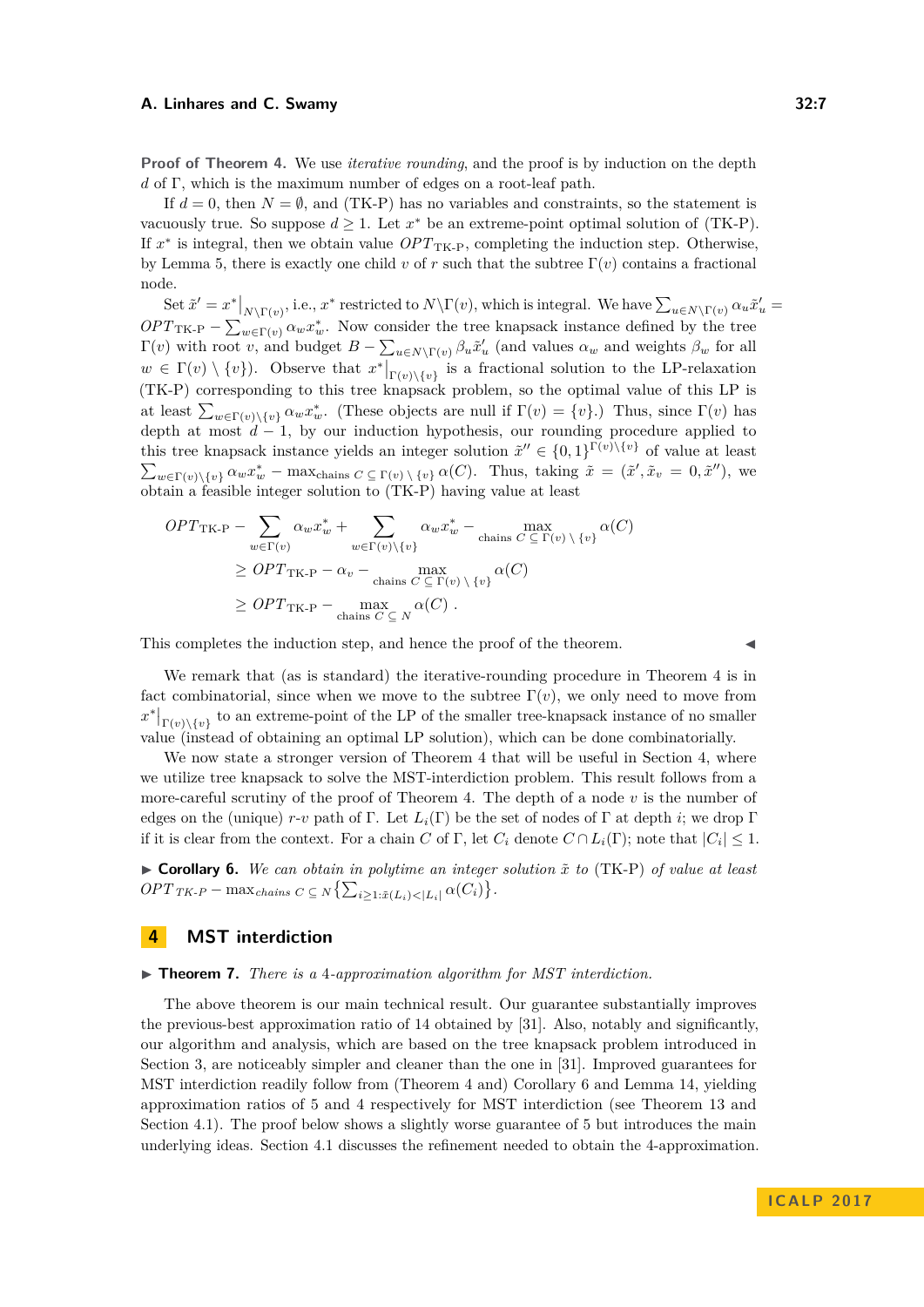## **32:8 Improved Algorithms for MST and TSP Interdiction**

Our algorithm follows the same high-level outline as the one in [\[31\]](#page-13-0). As mentioned earlier, we consider the Lagrangian problem  $(P_{\lambda})$  $(P_{\lambda})$ ,  $\max_{R \subseteq E_{\leq k-1}} f_{\lambda}(R) := \text{val}(R) - \lambda c(R)$ , obtained by dualizing the budget constraint  $c(R) \leq B$ . We then utilize Theorem [3.](#page-5-2) If this returns an optimal solution, then we are done. So assume in the sequel that Theorem [3](#page-5-2) returns  $\lambda \geq 0$ and two optimal solutions  $R_1$  and  $R_2$  to  $(P_\lambda)$  $(P_\lambda)$  such that  $R_1 \subseteq R_2$  and  $c(R_1) < B < c(R_2)$ .

For  $R \subseteq E_{\leq k-1}$ , define  $h(R) := \sum_{i=0}^{k-1} \sigma(E_{\leq i} \setminus R)(w_{i+1} - w_i) = \text{val}(R) + w_k$ . Let  $R^* \subseteq E_{\leq k-1}$  denote an optimal solution to the MST-interdiction problem, so  $OPT =$  $h(R^*) - w_k$ . Let  $a, b \ge 0$  such that  $a + b = 1$  and  $ac(R_1) + bc(R_2) = B$ . Then, since  $\text{val}(R_1) - \lambda c(R_1) = \text{val}(R_2) - \lambda c(R_2) \geq OPT - \lambda B$ , we have  $ah(R_1) + bh(R_2) \geq h(R^*)$ . We establish our approximation guarantee by comparing the value of our solution against the upper bound  $ah(R_1) + bh(R_2) - w_k$ . The following claim shows that this upper bound is precisely the optimal value of the Lagrangian relaxation of the MST interdiction problem, which is  $UB := \min_{\lambda' \geq 0} (\lambda' B + \max_{R \subseteq E_{\leq k-1}} f_{\lambda'}(R))$ . Complementing our 4-approximation, we prove a lower bound of 3 on the approximation ratio achievable relative to *UB* (Section [4.2\)](#page-10-3).

► **Claim 8.** *We have*  $ah(R_1) + bh(R_2) - w_k = UB$ .

**Translation to tree knapsack.** We now describe how the problem of combining  $R_1$  and  $R_2$ to extract a good, feasible interdiction set can be captured by a suitable instance of the tree knapsack problem defined in Section [3.](#page-5-0)

For  $i = 0, \ldots, k$ , let  $\mathcal{A}_i \subseteq 2^V$  be the partition of *V* induced by the connected components of the multigraph  $(V, E_{\leq i} \setminus R_2)$ . Thus,  $\mathcal{A}_k = \{V\}$  and  $\mathcal{A}_0 = \{\{v\} : v \in V\}$ . The multiset  $\bigcup_{i=0}^k \mathcal{A}_i$ , where we include  $S \subseteq V$  multiple times if it lies in multiple  $\mathcal{A}_i$ s, is a *laminar family* (i.e., any two sets in the collection are either disjoint or one is contained in the other). This laminar family can naturally be viewed as a rooted tree, which defines the tree  $\Gamma$  in the tree knapsack problem. Taking a cue from Lemma [2,](#page-4-0) we build our interdiction set *R* by selecting a suitable collection of sets from this laminar family, ensuring that if we pick some  $A \in \mathcal{A}_i$ , then we include all edges of  $\delta(A) \cap E_{\leq i}$  in  $R$  and create  $A$  as a component of  $(V, E_{\leq i} \setminus R)$  (and hence contribute  $w_{i+1} - w_i$  to  $h(R)$ ). Formally, the tree  $\Gamma$  has a node  $v^{A,i}$  for every component  $A \in \mathcal{A}_i$  and all  $i = 0, \ldots, k$ . For  $i > 0$ , the children of  $v^{A,i}$  are the nodes  $\{v^{S,i-1} : S \in A_{i-1}, S \subseteq A\}$ . Thus,  $\Gamma$  has depth  $k$  and root  $r = v^{V,k}$ . Recall that  $L_i := L_i(\Gamma)$  denotes the set of nodes of  $\Gamma$  at depth *i*, which correspond to the components in  $\mathcal{A}_{k-i}$  here. Let *N* be the set of non-root nodes of Γ.

For a node  $v^{A,i} \in N$  (so  $0 \le i < k$ ), define its value  $\alpha_{v^{A,i}} := w_{i+1} - w_i$ . Let  $R(v^{A,i}) :=$  $\delta(A) \cap E_i$  (which is  $\emptyset$  for every leaf  $v^{A,0}$ ). Define the weight of  $v^{A,i}$  to be  $\beta_{v^{A,i}} := c(R(v^{A,i}))$ . For  $N' \subseteq N$ , let  $R(N') := \bigcup_{q \in N'} R(q)$ . Observe that  $R(N) \subseteq R_2$ . We set the budget of the tree-knapsack instance to *B*, the budget for MST interdiction.

The intuition is that we want to encode that picking node  $v^{A,i}$  corresponds to creating component *A* in the multigraph  $(V, E_{\leq i} \setminus R)$ , where *R* is our interdiction set, in which case  $\alpha_{v^{A,i}}$  gives the contribution from *A* to *h*(*R*). However, in order to pay for the interdiction cost  $c(\delta(A))$  incurred, we need to take the  $\beta_q$  weights of all nodes q in the subtree rooted at  $v^{A,i}$ . Therefore, we insist that if we pick  $v^{A,i}$  then we pick all its descendants (i.e., we pick a downwards-closed set of nodes), and then  $\sum_{q \in \Gamma(v^{A,i})} \alpha_q$  gives the contribution from the components created to  $h(R)$ . Lemma [9](#page-7-0) formalizes this intuition, and shows that if  $N' \subseteq N$  is a downwards-closed set of nodes, then  $\beta(N')$  and  $\alpha(N')$  are good proxies (roughly speaking) for the interdiction cost  $c(R(N'))$  incurred and  $h(R(N'))$  respectively.

<span id="page-7-0"></span>▶ **Lemma 9.** *Let*  $N' ⊆ N$  *be downwards closed, and*  $R = R(N')$ *. Then* 

- (i)  $\beta(N')/2 \leq c(R) \leq \beta(N')$ *; and*
- **(ii)**  $h(R) = \text{val}(R) + w_k \ge \alpha(N') + \sum_{0 \le i \le k-1: L_{k-i} \setminus N' \ne \emptyset} (w_{i+i} w_i).$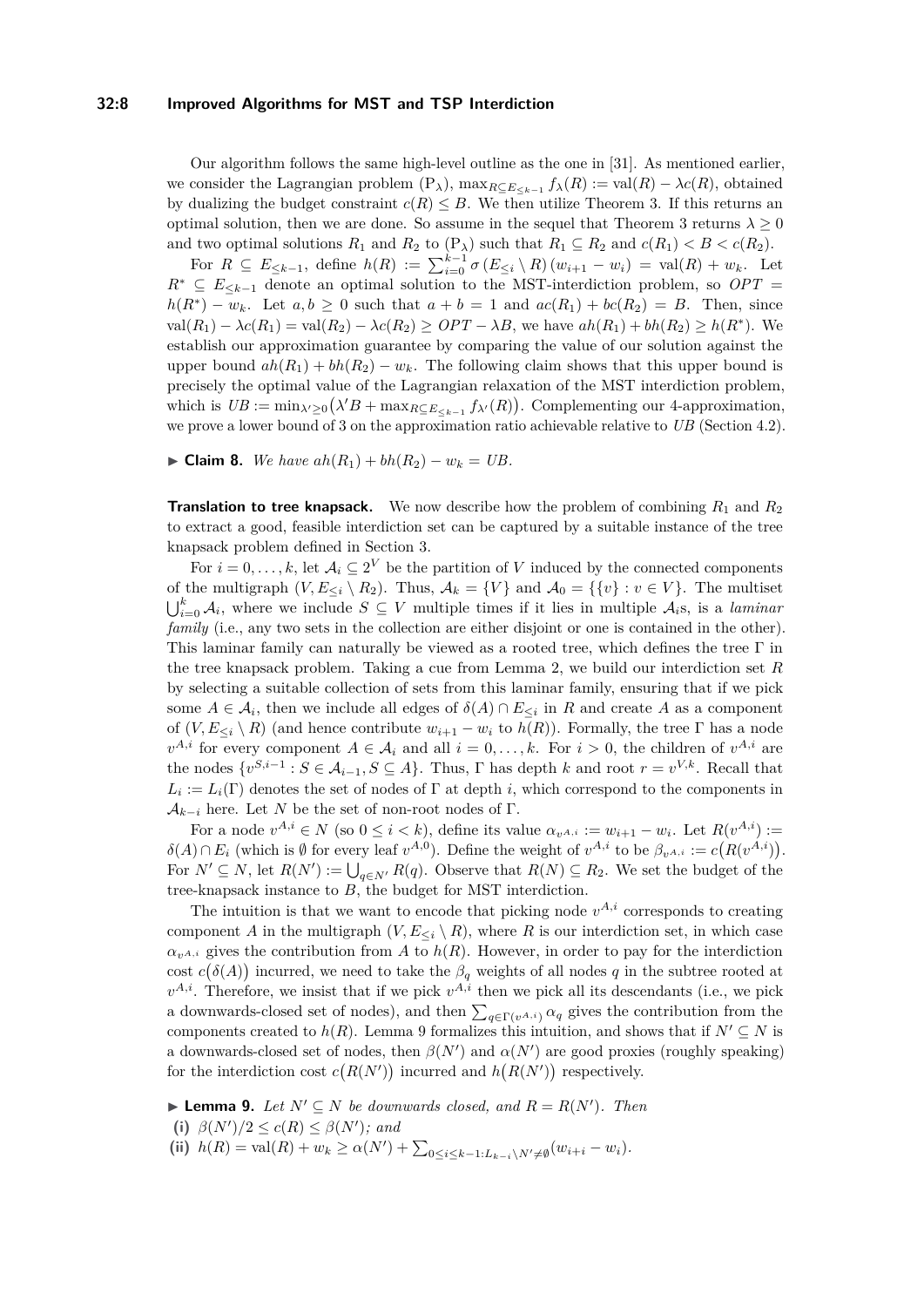**Proof.** Each edge in *R* appears in at least one, and at most two, of the sets  ${R(q)}_{q \in N}$ , so  $\frac{1}{2}\sum_{q\in N'}c(R(q))\leq c(R)\leq \sum_{q\in N'}c(R(q))$ . This yields part (i) since  $\beta(N')=\sum_{q\in N'}c(R(q))$ .

For part (ii), consider an index  $0 \leq i \leq k-1$ . Since N' is downwards closed, for every node  $v^{A,i} \in N'$ , all descendants of  $v^{A,i}$  are in  $N'$ ; so  $R \supseteq \delta(A) \cap E_{\leq i}$  and A is a connected component of  $(V, E_{\leq i} \setminus R)$ . Further, note that if  $L_{k-i} \setminus N' \neq \emptyset$ , then the sets  $\{A : v^{A,i} \in N'\}$ do not cover *V* entirely, and so  $(V, E_{\leq i} \setminus R)$  must have at least one additional connected component. It follows that  $(V, E_{\leq i} \setminus R)$  always has at least min $\{|N' \cap L_{k-i}| + 1, |L_{k-i}|\}$ connected components. Plugging this in Lemma [2](#page-4-0) yields the result.

<span id="page-8-2"></span>▶ **Lemma 10.** *The vector*  $\hat{x} := (\hat{x}_q = \frac{b}{2})_{q \in N}$  *is a feasible solution to* [\(TK-P\)](#page-5-3) *for the above tree-knapsack instance*  $(\Gamma, {\{\alpha_q\}, {\{\beta_q\}, B\}})$ *. Hence,*  $OPT_{TK-P} \geq \frac{b}{2} \cdot h(R_2)$  $OPT_{TK-P} \geq \frac{b}{2} \cdot h(R_2)$  $OPT_{TK-P} \geq \frac{b}{2} \cdot h(R_2)$ *.* 

**Proof.** It is clear that  $\hat{x}$  satisfies [\(1\)](#page-5-5), and  $0 \leq \hat{x}_q \leq 1$  for all  $q \in N$ . Applying Lemma [9](#page-7-0) to  $N' = N$  (which is indeed downwards-closed), we obtain  $\beta(N) \leq 2c(R(N)) \leq 2c(R_2)$ . So  $\sum_{q \in N} \beta_q \hat{x}_q \leq b \cdot c(R_2) \leq a \cdot c(R_1) + b \cdot c(R_2) = B$ . Finally, *OPT*<sub>[TK-P](#page-5-3)</sub> is at least the objective value of  $\hat{x}$ , which is  $\frac{b}{2} \cdot \alpha(N) = \frac{b}{2} \cdot h(R_2)$ .

Given this translation between tree knapsack and MST interdiction, it is easy to see that Corollary [6](#page-6-1) (coupled with Lemmas [9](#page-7-0) and [10\)](#page-8-2) yields the following guarantee, which directly leads to an improved approximation guarantee of 5 for MST interdiction (see Claim [12\)](#page-8-3).

<span id="page-8-4"></span>▶ Lemma 11 (Consequence of Corollary [6,](#page-6-1) Lemmas [9](#page-7-0) and [10\)](#page-8-2). *We can obtain a feasible interdiction set R such that*  $h(R) \geq \frac{b}{2} \cdot h(R_2)$ *.* 

<span id="page-8-3"></span>► Claim 12. We have 
$$
\max\{w_k, h(R_1) - w_k, \frac{b}{2} \cdot h(R_2) - w_k\} \geq UB/5 \geq OPT/5
$$
.

**Proof.** We have

$$
\max\left\{w_k, h(R_1) - w_k, \frac{b}{2} \cdot h(R_2) - w_k\right\} \ge \frac{2-b}{5-2b} \cdot w_k + \frac{1-b}{5-2b} \cdot \left(h(R_1) - w_k\right) + \frac{2}{5-2b} \cdot \left(\frac{b}{2} \cdot h(R_2) - w_k\right) = \frac{1}{5-2b} \left(ah(R_1) + bh(R_2) - w_k\right) = \frac{UB}{5-2b} \ge UB/5 \ge OPT/5.
$$

<span id="page-8-0"></span>▶ **Theorem 13.** *There is a* 5*-approximation algorithm for MST interdiction.* 

**Proof.** If Theorem [3](#page-5-2) returns an optimal solution, we are done. Otherwise, we return the best among a min-cut of  $(V, E_{\leq k-1})$ , the set  $R_1$ , and the interdiction set returned by Lemma [11.](#page-8-4) The proof now follows from Claim [12.](#page-8-3)

# <span id="page-8-1"></span>**4.1 Improvement to the guarantee stated in Theorem [7](#page-6-0)**

The improved approximation guarantee of 4 comes from the fact that instead of focusing only on  $R_2$ , we now *interpolate* between  $R_1$  and  $R_2$  to obtain our interdiction set  $R$ , i.e., we return *R* such that  $R_1 \subseteq R \subseteq R_2$ . Since we always include  $R_1$ , we change the definition of the tree-knapsack instance that we create accordingly. The tree Γ and the node weights  $\{\alpha_q\}$  are unchanged; the weight of  $v^{A,i}$  is now  $\beta_{v^{A,i}}^{\text{new}} := c(R^{\text{new}}(v^{A,i}))$ , where  $R^{\text{new}}(v^{A,i}) := R(v^{A,i}) \setminus R_1 = (\delta(A) \setminus R_1) \cap E_i$ , and our budget is  $B^{\text{new}} := B - c(R_1)$ . For  $N' \subseteq N$ , define  $R^{\text{new}}(N') := R_1 \cup \bigcup_{q \in N'} R^{\text{new}}(q)$ . Observe that  $R^{\text{new}}(N) \subseteq R_2$ .

Since  $R_1 \subseteq R_2$ , each component *U* of  $(V, E_{\leq i}\backslash R_1)$  is a union of components of  $(V, E_{\leq i}\backslash R_2)$ , and hence, maps to a subset *S* of the nodes of  $\Gamma$  at depth  $k - i$ . We exploit the fact that since we include  $R_1$  in our interdiction set, if we pick  $\ell$  nodes from *S*, then we create min $\{\ell + 1, |S|\}$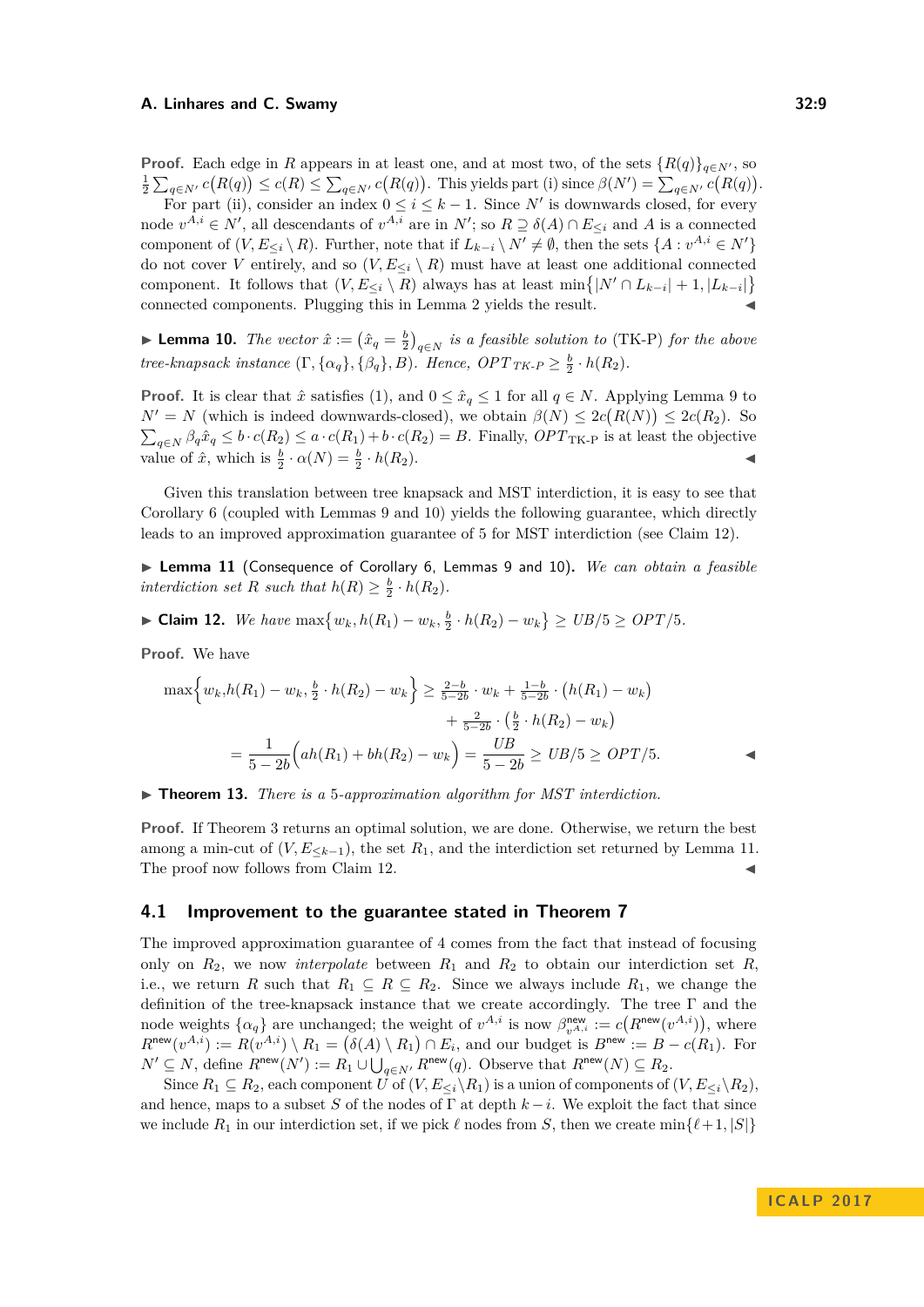#### **32:10 Improved Algorithms for MST and TSP Interdiction**

components within  $U$ ; this  $+1$  term that we accrue (roughly speaking) from all components of  $(V, E_{\leq j} \setminus R)$  over all  $j = 0, \ldots, k - 1$  is the source of our improvement.

The following variant of Corollary [6](#page-6-1) exploits the structure of the tree-knapsack instance obtained from the MST-interdiction problem, which we then utilize to obtain an interdiction set with an improved bound on  $h(R)$  (Lemma [15\)](#page-9-1).

<span id="page-9-0"></span>**Example 14.** Let  $(\Gamma, {\alpha_v}, {\beta_v}, B)$  be an instance of the tree knapsack problem such that  $a_v = \alpha^{(i)}$  *for all*  $v \in L_i(\Gamma)$  *and all*  $i \geq 1$ *. Let*  $\mathcal{S}_i$  *be a partition of*  $L_i(\Gamma)$  *for all*  $i \geq 1$ *. Let*  $\theta \in [0,1]$  *be such that*  $(\hat{x}_q = \theta)_{q \in N}$  *is a feasible solution to* [\(TK-P\)](#page-5-3)*. We can obtain in polytime an integer solution x*˜ *to* [\(TK-P\)](#page-5-3) *such that*

$$
\sum_{i\geq 1}\sum_{S\in S_i}\alpha^{(i)}\min\{\tilde{x}(S)+1,|S|\}\geq \sum_{i\geq 1}\alpha^{(i)}|L_i|\theta+\sum_{i\geq 1:|S_i|>1}\alpha^{(i)}\Big((1-\theta)|S_i|-1\Big).
$$

<span id="page-9-1"></span>I **Lemma 15.** *Using Lemma [14,](#page-9-0) we can obtain a feasible interdiction set R such that*  $h(R) \geq \frac{a}{2} \cdot h(R_1) + \frac{b}{2} \cdot h(R_2) - \frac{a}{2} \cdot w_k$ .

**Proof.** For  $i = 0, \ldots, k$ , let  $\mathcal{B}_i$  denote the partition of *V* induced by the connected components of  $(V, E_{\leq i} \setminus R_1)$ . Since  $R_1 \subseteq R_2$ , the partition  $\mathcal{A}_i$  refines (not necessarily strictly) the partition  $\mathcal{B}_i$  for all  $i = 0, \ldots, k$ . The components in  $\mathcal{B}_{k-i}$  therefore naturally induce a partition  $\mathcal{S}_i$  of the nodes of  $\Gamma$  at depth *i*, consisting of the sets  $\{v^{A,k-i}: A \in \mathcal{A}_{k-i}, A \subseteq S\}_{S \in \mathcal{B}_{k-i}}$ .

We apply Lemma [14](#page-9-0) to the tree-knapsack instance  $(\Gamma, {\{\alpha_q\}, {\beta_q^{new}}}, B^{new})$ , taking  $\alpha^{(i)} =$  $w_{k-i+1} - w_{k-i}$  and  $S_i$  to be the partition defined above, for all  $i = 1, \ldots, k$ , and  $\theta = \frac{b}{2}$ . We show that  $\hat{x} := (\hat{x}_q = \theta)_{q \in N}$  is a feasible solution to [\(TK-P\)](#page-5-3) for this tree-knapsack instance. This follows because  $\beta^{\text{new}}(N) = 2c\left(\bigcup_{q \in N} R^{\text{new}}(q)\right) \leq 2\left(c(R_2) - c(R_1)\right)$  and  $(1 - b) \cdot c(R_1) + c(R_2)$  $b \cdot c(R_2) = B$ , so we have  $\sum_q \beta_q^{\text{new}} \hat{x}_q \stackrel{\cdot}{=} \theta \beta^{\text{new}}(N) \leq b(c(R_2) - c(R_1)) = B - c(R_1) = B^{\text{new}}$ .

Let  $\tilde{x}$  be the integer solution returned by Lemma [14,](#page-9-0) which specifies a downwards-closed set  $N' \subseteq N$ . Let  $R = R^{\text{new}}(N')$ . We first show that, analogous to Lemma [9,](#page-7-0) R is feasible, and  $h(R) \ge g(\tilde{x}) := \sum_{i \ge 1} \sum_{S \in S_i} \alpha^{(i)} \min{\{\tilde{x}(S) + 1, |S|\}}$ . We have

$$
c(R) = c(R_1) + c\left(\bigcup_{q \in N'} R^{\text{new}}(q)\right) \le c(R_1) + \sum_{q \in N'} c(R^{\text{new}}(q))
$$

$$
= c(R_1) + \beta^{\text{new}}(N') \le c(R_1) + B^{\text{new}} = B.
$$

Consider any index  $0 \le i \le k - 1$ . As in the proof of part (ii) of Lemma [9,](#page-7-0) for every node  $v^{A,i} \in N'$ , we know that *A* is a component of  $(V, E_{\leq i} \setminus R)$ . Consider any  $S \in S_{k-i}$ , and let  $U = \bigcup_{v^{A,i} \in S} A$ . Note that if  $S \setminus N' \neq \emptyset$ , then  $\bigcup_{v^{A,i} \in S \setminus N'} A$  is non-empty. So there are always at least  $\min\{|N' \cap S| + 1, |S|\}$  components of  $(V, E_{\leq i} \setminus R)$  contained in *U*. Therefore, by Lemma [2](#page-4-0) (and since  $S_i$  is a partition of  $L_i$  for each *i*), we obtain

<span id="page-9-2"></span>
$$
h(R) = \text{val}(R) + w_k \ge \sum_{i=0}^{k-1} \sum_{S \in \mathcal{S}_{k-i}} (w_{i+1} - w_i) \min\{|N' \cap S| + 1, |S|\} = g(\tilde{x}).
$$

The guarantee in Lemma [14](#page-9-0) then yields the following. Recall that  $a = 1 - b$ .

$$
h(R) \geq \sum_{i=0}^{k-1} (w_{i+1} - w_i) \sigma(E_{\leq i} \setminus R_2) \cdot \frac{b}{2} + \sum_{\substack{i=0,\dots,k-1:\\ \sigma(E_{\leq i} \setminus R_1) > 1}} (w_{i+1} - w_i) \left[ \left( 1 - \frac{b}{2} \right) \sigma(E_{\leq i} \setminus R_1) - 1 \right]
$$
\n
$$
\geq \frac{b}{2} \cdot h(R_2) + \sum_{\substack{i=0,\dots,k-1:\\ \sigma(E_{\leq i} \setminus R_1) > 1}} (w_{i+1} - w_i) \sigma(E_{\leq i} \setminus R_1) \cdot \frac{a}{2} \tag{2}
$$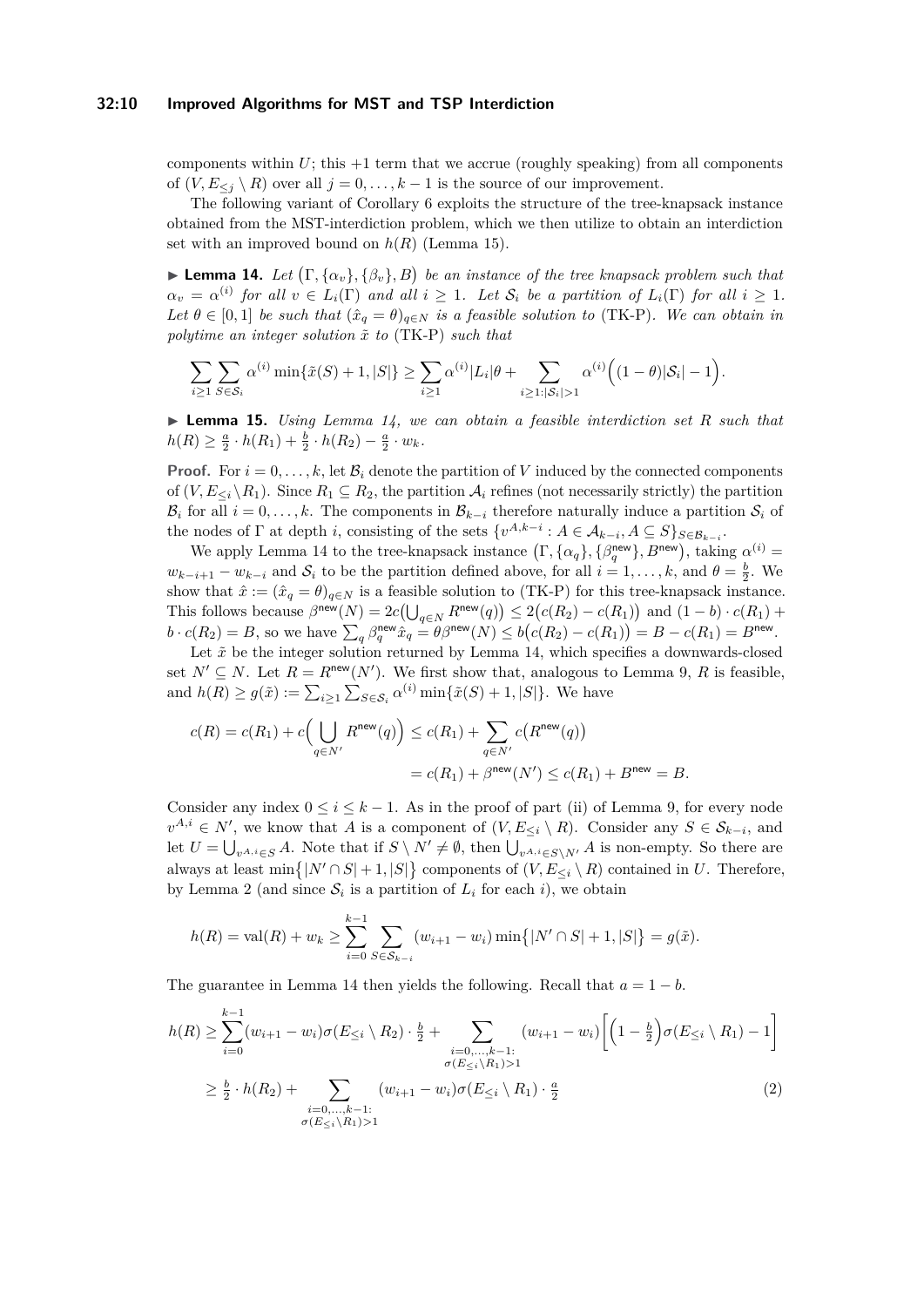where inequality [\(2\)](#page-9-2) follows since  $t(1-\frac{b}{2})-1 \ge t(1-b)/2$  for all  $t \ge 2$ . The RHS of (2) is

$$
\frac{b}{2} \cdot h(R_2) + \frac{a}{2} \cdot h(R_1) - \sum_{\substack{i=0,\dots,k-1:\\ \sigma(E_{\le i} \setminus R_1) = 1}} (w_{i+1} - w_i) \cdot \frac{a}{2} \ge \frac{a}{2} \cdot h(R_1) + \frac{b}{2} \cdot h(R_2) - \frac{a}{2} \cdot w_k.
$$

**Proof of Theorem [7.](#page-6-0)** We either return an optimal solution found by Theorem [3,](#page-5-2) or return the better of a min-cut of  $(V, E<sub>k-1</sub>)$  and the interdiction set returned by Lemma [15.](#page-9-1) We obtain a solution of value  $\max\{w_k, \frac{a}{2} \cdot h(R_1) + \frac{b}{2} \cdot h(R_2) - (1 + \frac{a}{2})w_k\}$ , which is at least

$$
\frac{1+a}{3+a} \cdot w_k + \frac{2}{3+a} \cdot \left(\frac{a}{2} \cdot h(R_1) + \frac{b}{2} \cdot h(R_2) - (1+\frac{a}{2})w_k\right) = \frac{UB}{3+a} \ge OPT/4.
$$

### <span id="page-10-3"></span>**4.2 Lower bound on the approximation ratio achievable relative to** *UB*

We show that for every  $\epsilon > 0$ , there exist MST-interdiction instances, where *UB/OPT*  $\geq 3-\epsilon$ . This implies that one cannot achieve an approximation ratio better than 3 when comparing against the upper bound *UB* used in our analysis (and the one in [\[31\]](#page-13-0)).

<span id="page-10-0"></span>**► Theorem 16.** For any  $\epsilon > 0$ , there exists an MST-interdiction instance with  $\frac{UB}{OPT} \geq 3 - \epsilon$ .

**Proof.** Our instance is a graph  $G = (V, E)$ , where  $V := \{v_1, \ldots, v_n\}$  with  $n \ge \min\{4, 4/\epsilon\}.$ The edge set is  $E = E_1 \cup E_2$ , where  $E_1 := \{v_1v_2, v_2v_3, \ldots, v_{n-2}v_{n-1}, v_{n-1}v_1\}$  is a simple cycle on  $v_1, \ldots, v_{n-1}$ , and  $E_2 := \{v_1v_n, v_2v_n, \ldots, v_{n-1}v_n\}$  is a star rooted at  $v_n$  with leaves  $v_1, \ldots, v_{n-1}$ . The edges in  $E_1$  have weight  $w_1 = 0$  and interdiction cost *n*, while the edges in *E*<sub>2</sub> have weight  $w_2 = 1$  and interdiction cost 2*n*. The interdiction budget is  $B = 2n - 2$ .

Observe that the index *k* defined in Claim [1](#page-4-1) is equal to 2. This also implies that  $val(R) \leq 1$ for any feasible interdiction set *R*: since  $R \subseteq E_1$  and  $|R \cap E_1| \leq 1$ , we can construct a spanning tree of  $G-R$  by taking  $n-2$  edges from  $E_1 \setminus R$  and any edge from  $E_2$ . So  $OPT = 1$ .

Now we proceed to compute the upper bound *UB*. For  $R \subseteq E_{\leq 1}$ , we have  $f_{\lambda}(R) = 1$ if  $R = \emptyset$ , and  $|R|(1 - n\lambda)$  otherwise. Therefore,  $\eta(\lambda) := \lambda B + \max_{R \subseteq E_{\leq 1}} f_{\lambda}(R) = \lambda B +$  $\max\{1, (n-1)(1-n\lambda)\} = \max\{\lambda B + 1, (n-1) - \lambda(n(n-1) - B)\}$ , which is minimized at  $\lambda = \frac{n-2}{n(n-1)}$ . Therefore  $UB := \min_{\lambda \geq 0} \eta(\lambda) = \frac{2(n-2)}{n} + 1 = 3 - \frac{4}{n} \geq (3 - \epsilon)OPT$ .

# <span id="page-10-1"></span>**5 Extension to metric-TSP interdiction**

In the *metric-TSP interdiction* problem, we are given a complete graph  $G = (V, E)$  with metric edge weights  $\{w_e\}_{e \in E}$  and nonnegative interdiction costs  $\{c_e\}_{e \in E}$ , along with a nonnegative budget *B*. The goal is to find a set of edges  $R \subseteq E$  such that  $c(R) \leq B$  so as to maximize the minimum *w*-weight of a closed walk in the graph  $G - R$  that visits each vertex at least once. Zenklusen [\[31\]](#page-13-0) observed that an *α*-approximation algorithm for the MST interdiction problem yields a 2*α*-approximation algorithm for the metric-TSP interdiction problem. As a corollary to our Theorem [7,](#page-6-0) we therefore obtain the following result.

▶ **Theorem 17.** *There is an* 8*-approximation algorithm for metric-TSP interdiction.* 

# <span id="page-10-2"></span>**6 Maximum-spanning-tree interdiction**

We now consider the *maximum-spanning-tree* (MaxST) *interdiction* problem, wherein the input  $(G = (V, E), \{w_e \ge 0\}_{e \in E}, \{c_e \ge 0\}_{e \in E}, B)$  is the same as in the MST interdiction problem, but the goal is to remove a set  $R \subseteq E$  of edges with  $c(R) \leq B$  so as to *minimize* the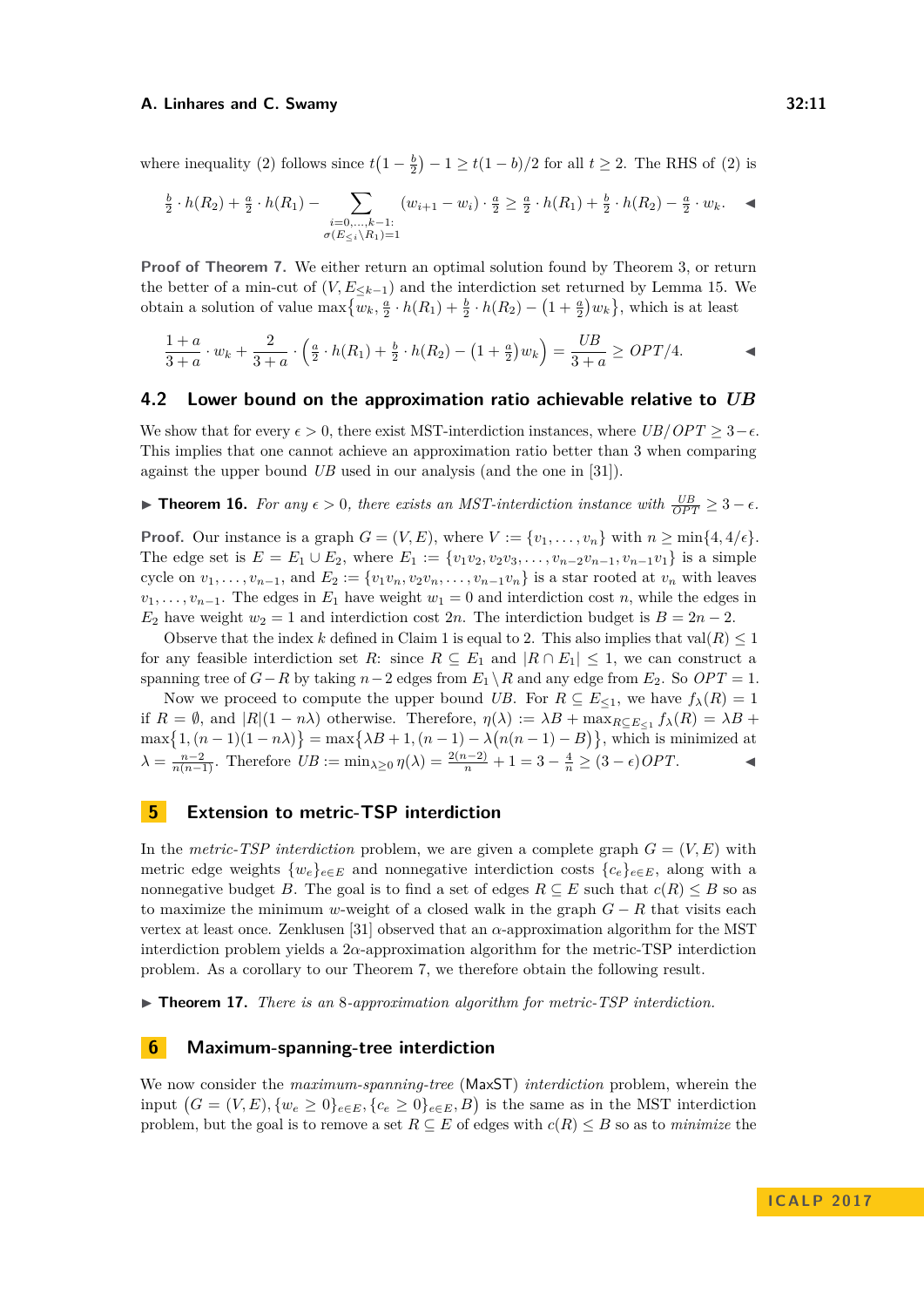#### **32:12 Improved Algorithms for MST and TSP Interdiction**

*w*-weight of a *maximum spanning tree* of *G*−*R*. We show that this problem is at least as hard as the minimization version of the *densest-k-subgraph* problem (MinD*k*S), wherein we seek a minimum-size set *S* of nodes in a given graph such that at least *k* edges have both endpoints in *S*. This shows a stark contrast between MST interdiction and MaxST interdiction.

**Findment 18.** An  $\alpha(m, n)$ -approximation algorithm for the maximum-spanning-tree inter*diction problem for instances with m edges, n nodes, yields* a  $2\alpha(m+n-1,n)$ *-approximation algorithm for* MinD*k*S *for instances with m edges and n nodes.*

**Proof.** Let  $\mathcal{I} = (H = (N, F), k)$  be a MinDkS instance, with  $|N| = n$ ,  $|F| = m$ . We may assume that  $|F| > k$  as otherwise the instance is infeasible. We construct the following MaxST-interdiction instance  $\mathcal{I}'$ . The multigraph is  $G = (N, E := E' \cup F)$ , where E' is an arbitrary tree spanning *N*. Set  $w_e = 0$ ,  $c_e = m - k + 1$  for all  $e \in E'$ , and  $w_e = c_e = 1$  for all *e* ∈ *F*. We set the budget to *B* = *m* − *k*. Thus, if  $R \subseteq E$  satisfies  $c(R) \leq B$ , we must have  $R \subseteq F$ , and so  $G - R$  is connected and the interdiction problem has a finite optimal value.

We show that: (1) if  $R \subseteq F$  is a feasible interdiction set, then the set *S* of non-isolated nodes of  $(N, F \setminus R)$  is a feasible MinDkS solution of value at most 2 · MaxST $(G - R)$ , where Max $ST(G - R)$  is the weight of a maximum spanning tree of  $G - R$ ; (2) conversely, if  $S \subseteq N$ is a feasible MinDkS solution, then  $F \setminus F(S)$  is a feasible interdiction set with objective value at most  $|S|$ , where  $F(S)$  is the set of edges in  $F$  having both endpoints in  $S$ .

These two statements imply the theorem as follows. Let  $\mathcal A$  be the stated  $\alpha = \alpha(m+n-1, n)$ approximation algorithm for maximum-spanning-tree interdiction. We run  $A$  to obtain a feasible interdiction set *R*, which yields a corresponding MinD*k*S solution *S*. Then,

 $|S| \leq 2 \cdot \textsf{MaxST}(G - R) \leq 2\alpha \textit{OPT}(\mathcal{I}') \leq 2\alpha \textit{OPT}(\mathcal{I})$ ,

where the first and last inequalities follow from statements (1) and (2) above.

We now prove statements (1) and (2). Let  $R \subseteq F$  be such that  $c(R) = |R| \leq B$ . Let *S* denote the set of non-isolated vertices in the graph  $(N, F \setminus R)$ , so every node in *S* has at least one edge of  $F \setminus R$  incident to it. First, we argue that *S* is a feasible MinDkS-solution. Since each vertex of  $N \setminus S$  is isolated in the graph  $(N, F \setminus R)$ , it follows that  $R \supseteq F \setminus F(S)$ . Therefore,  $|F| - |F(S)| \leq |R| \leq B = m - k$ , and so  $|F(S)| \geq k$ . The weight of a maximum spanning tree in  $G - R$  is equal to  $|S| - \sigma$ , where  $\sigma$  is the number of connected components of the graph  $(S, F \setminus R)$ . By the definition of *S*, this multigraph has no isolated vertices. So  $\sigma \leq |S|/2$ , and therefore MaxST $(G - R) = |S| - \sigma \geq |S|/2$ . This proves (1).

Conversely, suppose  $S \subseteq N$  is such that  $|F(S)| \geq k$ . Then  $R = F \setminus F(S)$  satisfies  $c(R) =$ *m* −  $|F(S)|$  ≤ *B*, so is a feasible interdiction set. We have MaxST(*G* − *R*) =  $|S|$  −  $\sigma$  ≤  $|S|$ , where  $\sigma$  is the number of connected components of  $(S, F \setminus R)$ . This proves (2).

The above hardness result continues to hold with unit interdiction costs, since we can replace each edge *e* with  $c_e = m - k + 1$  in the above reduction with  $m - k + 1$  parallel unit-cost edges (of weight 0). Our reduction creates a MaxST-interdiction instance with two distinct edge weights  $w_1 < w_2$ . This interdiction problem can be seen as a special case of the following *matroid interdiction* problem (involving the graphic matroid on  $\{e \in E : w_e = w_2\}$ ): given a matroid with ground set *U* and rank function rk, interdiction costs  $c: U \mapsto \mathbb{R}_+$ , and budget *B*, minimize  $rk(U \setminus R)$  subject to  $c(R) \leq B$ . Our hardness result for MaxST interdiction thus also implies that matroid interdiction is MinD*k*S-hard. A related rankreduction problem—minimize  $c(R)$  subject to  $rk(U \setminus R) \leq rk(U) - k$ —was considered by [\[16\]](#page-12-17) and shown to be MinD*k*S-hard for transversal matroids (but not for graphic matroids, wherein this is essentially the min *k*-cut problem).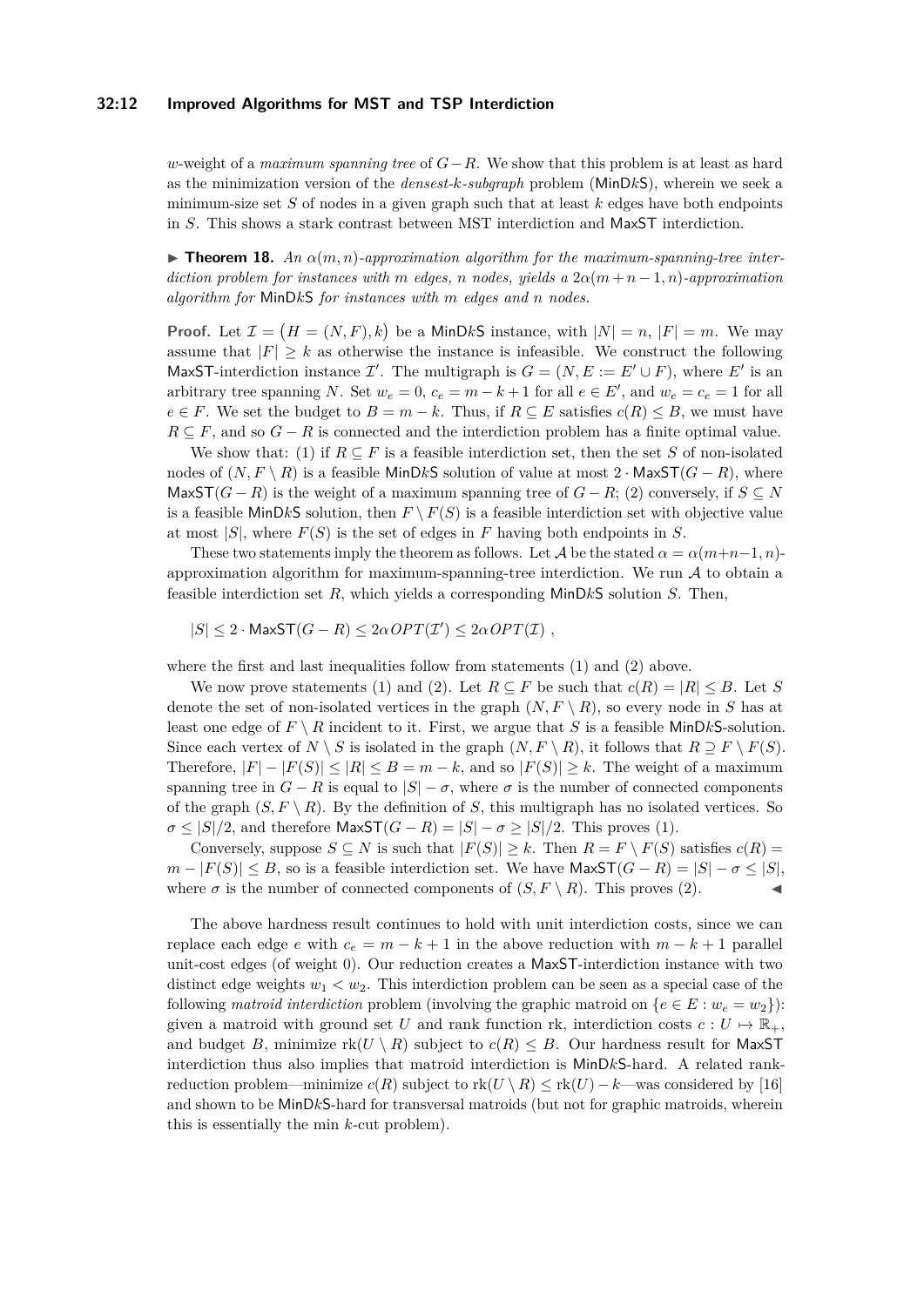We remark that it is possible to achieve *bicriteria* approximation guarantees for MaxST interdiction: we can obtain a solution of weight  $W \leq (1 + \epsilon) OPT$  while violating the budget by a  $(1 + \frac{1}{\epsilon})$  factor (and  $W > OPT$  implies no budget violation). This follows by taking  $\lambda =$  $\epsilon$ *OPT/B* in the Lagrangian problem  $\min_R (\text{MaxST}(G - R) + \lambda c(R))$ , which is a submodular minimization problem that can be solved exactly; it also follows from the work of [\[4\]](#page-12-18).

#### **References**

- <span id="page-12-2"></span>**1** N. Assimakopoulos. A network interdiction model for hospital infection control. *Computers in Biology and Medicine*, 17(6):413–422, 1987.
- <span id="page-12-4"></span>**2** C. Burch, R. Carr, S. Krumke, M. Marathe, C. Phillips, and E. Sundberg. A decompositionbased pseudoapproximation algorithm for network flow inhibition. In *Network Interdiction and Stochastic Integer Programming*, chapter 3, pages 51–68. Springer, 2003.
- <span id="page-12-6"></span>**3** S. Chestnut and R. Zenklusen. Hardness and approximation for network flow interdiction. *CS arXiv*, November 2015.
- <span id="page-12-18"></span>**4** S. Chestnut and R. Zenklusen. Interdicting structured combinatorial optimization problems with {0*,* 1}-objectives. *CS arXiv*, November 2015.
- <span id="page-12-1"></span>**5** R. L. Church, M. P. Scaparra, and R. S. Middleton. Identifying critical infrastructure: the median and covering facility interdiction problems. *Annals of the Association of American Geographers*, 94(3):491–502, 2004.
- <span id="page-12-10"></span>**6** M. Dinitz and A. Gupta. Packing interdiction and partial covering problems. In *Proceedings of 16th IPCO*, pages 157–168, 2013.
- <span id="page-12-12"></span>**7** A. Engelberg, J. Könemann, S. Leonardi, and J. Naor. Cut problems in graphs with a budget constraint. *Journal of Discrete Algorithms*, 5:262–279, 2007.
- <span id="page-12-16"></span>**8** L. Fleischer and S. Iwata. A push-relabel framework for submodular function minimization and applications to parametric optimization. *Discrete Applied Mathematics*, 131(2):311– 322, 2003.
- <span id="page-12-0"></span>**9** G. N. Frederickson and R. Solis-Oba. Increasing the weight of minimum spanning trees. *Journal of Algorithms*, 33:244–266, 1999.
- <span id="page-12-7"></span>**10** D. R. Fulkerson and G. C. Harding. Maximizing the minimum source-sink path subject to a budget constraint. *Math. Programming*, 13:116–118, 1977.
- <span id="page-12-3"></span>**11** P. M. Ghare, D. C. Montgomery, and W. C. Turner. Optimal interdiction policy for a flow network. *Naval Research Logistics Quarterly*, 18:37–45, 1971.
- <span id="page-12-15"></span>**12** F. Grandoni, R. Ravi, M. Singh, and R. Zenklusen. New approaches to multi-objective optimization. *Mathematical Programming*, 146(1-2):525–554, 2014.
- <span id="page-12-5"></span>**13** G. Guruganesh, L. Sanità, and C. Swamy. Improved region-growing and combinatorial algorithms for *k*-route cut problems. In *Proceedings of SODA*, pages 676–695, 2015.
- <span id="page-12-8"></span>**14** E. Israeli and R. K. Wood. Shortest-path network interdiction. *Networks*, 40:97–111, 2002.
- <span id="page-12-11"></span>**15** D. S. Johnson and K. A. Niemi. On knapsacks, partitions, and a new dynamic programming technique for trees. *Math. of Oper. Research*, 8(1):1–14, 1983.
- <span id="page-12-17"></span>**16** G. Joret and A. Vetta. Reducing the rank of a matroid. *Discrete Mathematics & Theoretical Computer Science*, 17(2):143–156, 2015.
- <span id="page-12-9"></span>**17** L. Khachiyan, E. Boros, K. Borys, K. Elbassioni, V. Gurvich, G. Rudolf, and J. Zhao. On short paths interdiction problems: total and node-wise limited interdiction. *Theoretical Computer Science*, 43(2):204–233, 2008.
- <span id="page-12-13"></span>**18** S. Kolliopoulos and G. Steiner. Partially-ordered knapsack and applications to scheduling. *Discrete Applied Mathematics*, 155(8):889–897, 2007.
- <span id="page-12-14"></span>**19** J. Könemann, O. Parekh, and D. Segev. A unified approach to approximating partial covering problems. *Algorithmica*, 59(4):489–509, 2011.